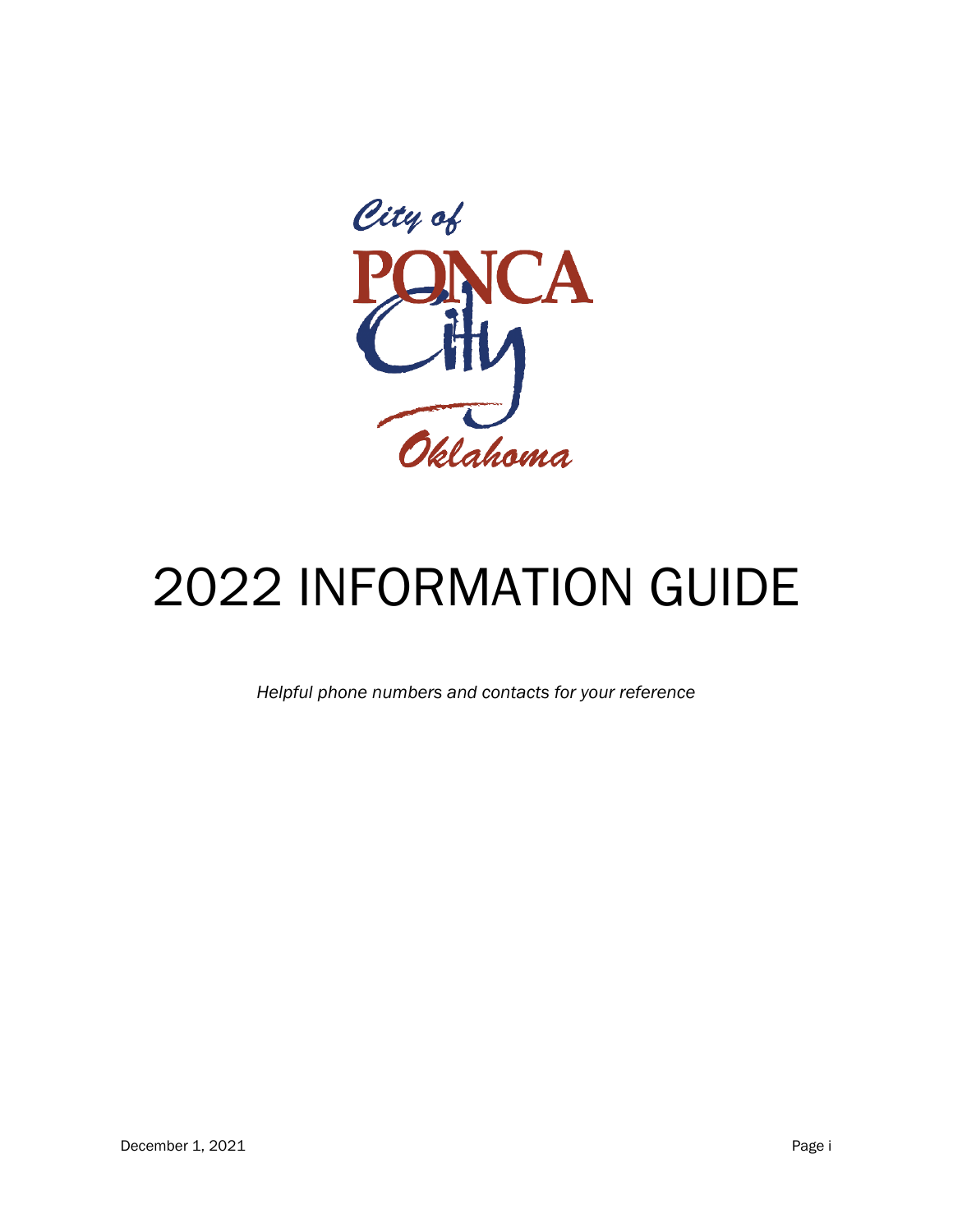# TABLE OF CONTENTS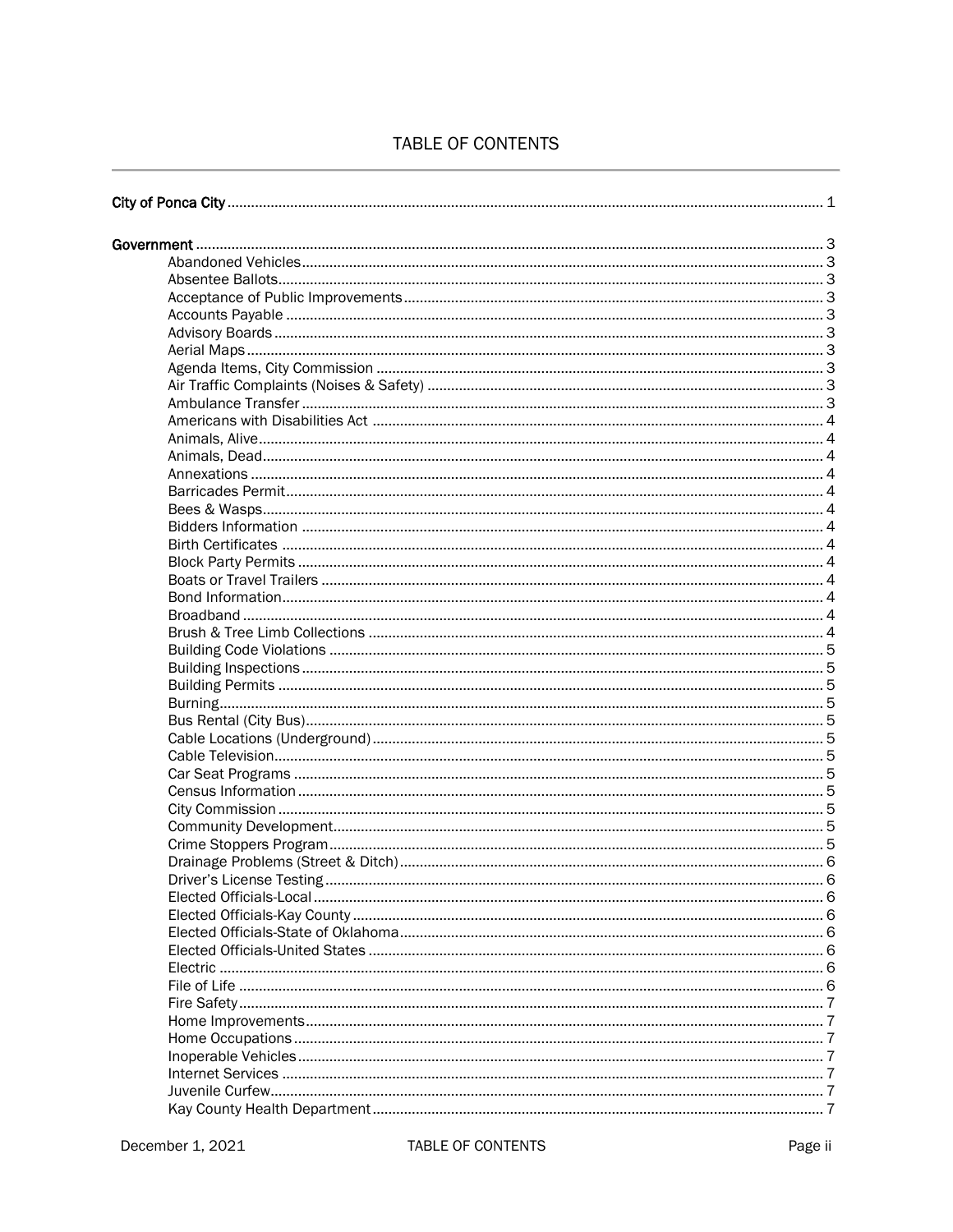|  | 13 |
|--|----|
|  |    |

## Continuum of Care

| Business |  |
|----------|--|
|          |  |
|          |  |
|          |  |
|          |  |
|          |  |
|          |  |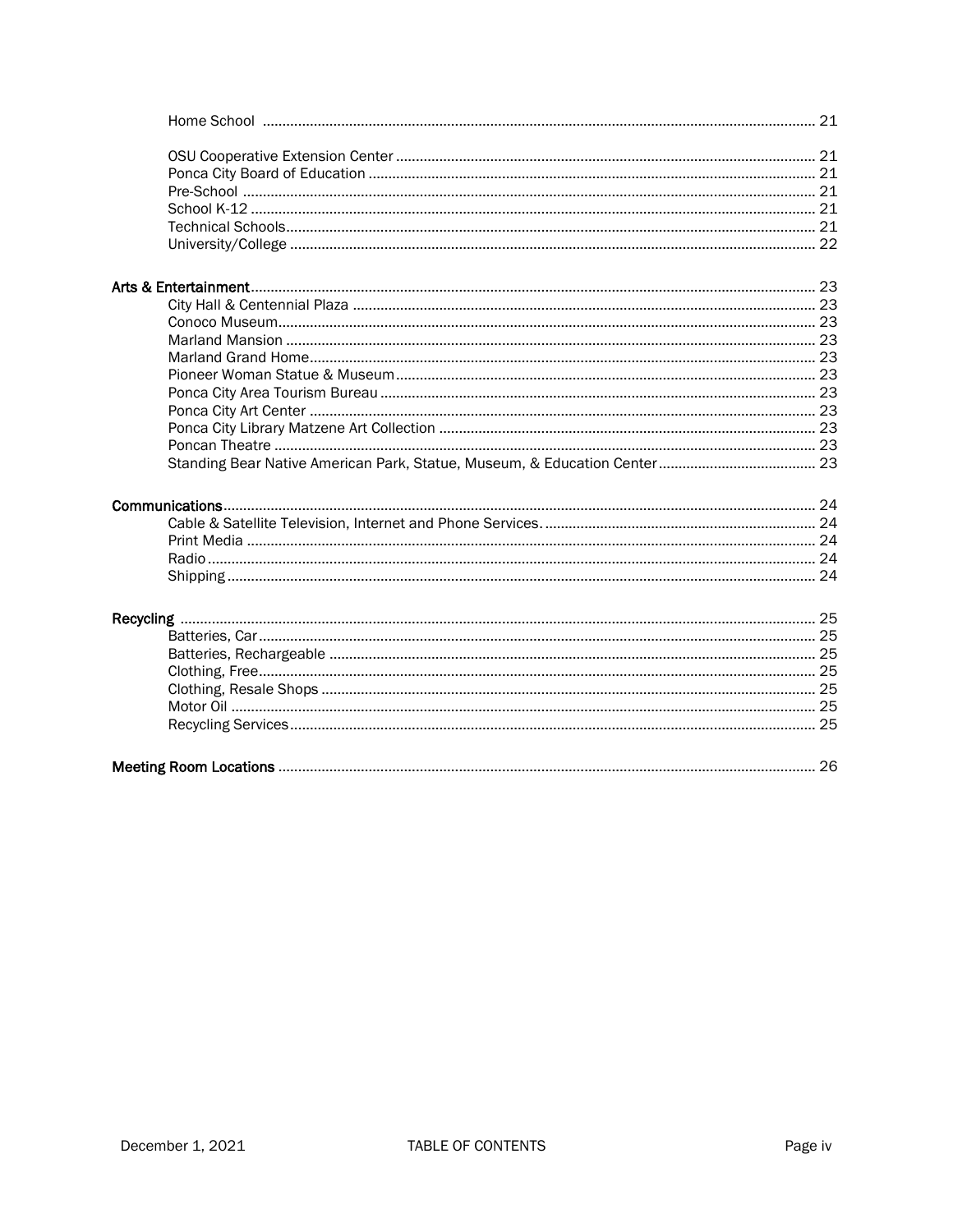## CITY OF PONCA CITY CONTACTS www.poncacityok.gov

|                         | airport@poncacityok.gov        |  |
|-------------------------|--------------------------------|--|
|                         |                                |  |
|                         |                                |  |
|                         |                                |  |
|                         |                                |  |
|                         | animalcontrol@poncacityok.gov  |  |
|                         |                                |  |
|                         |                                |  |
|                         |                                |  |
|                         |                                |  |
|                         | clerk@poncacityok.gov          |  |
|                         |                                |  |
|                         |                                |  |
|                         | citymanager@poncacityok.gov    |  |
| <b>Code Enforcement</b> |                                |  |
|                         |                                |  |
|                         |                                |  |
|                         |                                |  |
|                         |                                |  |
|                         |                                |  |
|                         | development@poncacityok.gov    |  |
|                         |                                |  |
|                         |                                |  |
|                         | em@poncacityok.gov             |  |
|                         |                                |  |
|                         |                                |  |
|                         | finance@poncacityok.gov        |  |
| <b>Fire</b>             |                                |  |
|                         |                                |  |
|                         |                                |  |
|                         | fire@poncacityok.gov           |  |
|                         |                                |  |
|                         |                                |  |
|                         | hr@poncacityok.gov             |  |
|                         |                                |  |
|                         |                                |  |
|                         |                                |  |
|                         |                                |  |
|                         |                                |  |
|                         | library@poncacityok.gov        |  |
|                         |                                |  |
|                         |                                |  |
|                         | marlandmansion@poncacityok.gov |  |
|                         |                                |  |
|                         | mayor@poncacityok.gov          |  |
|                         |                                |  |
|                         | court@poncacityok.gov          |  |
|                         |                                |  |
|                         | parkandrec@poncacityok.gov     |  |
|                         |                                |  |
|                         |                                |  |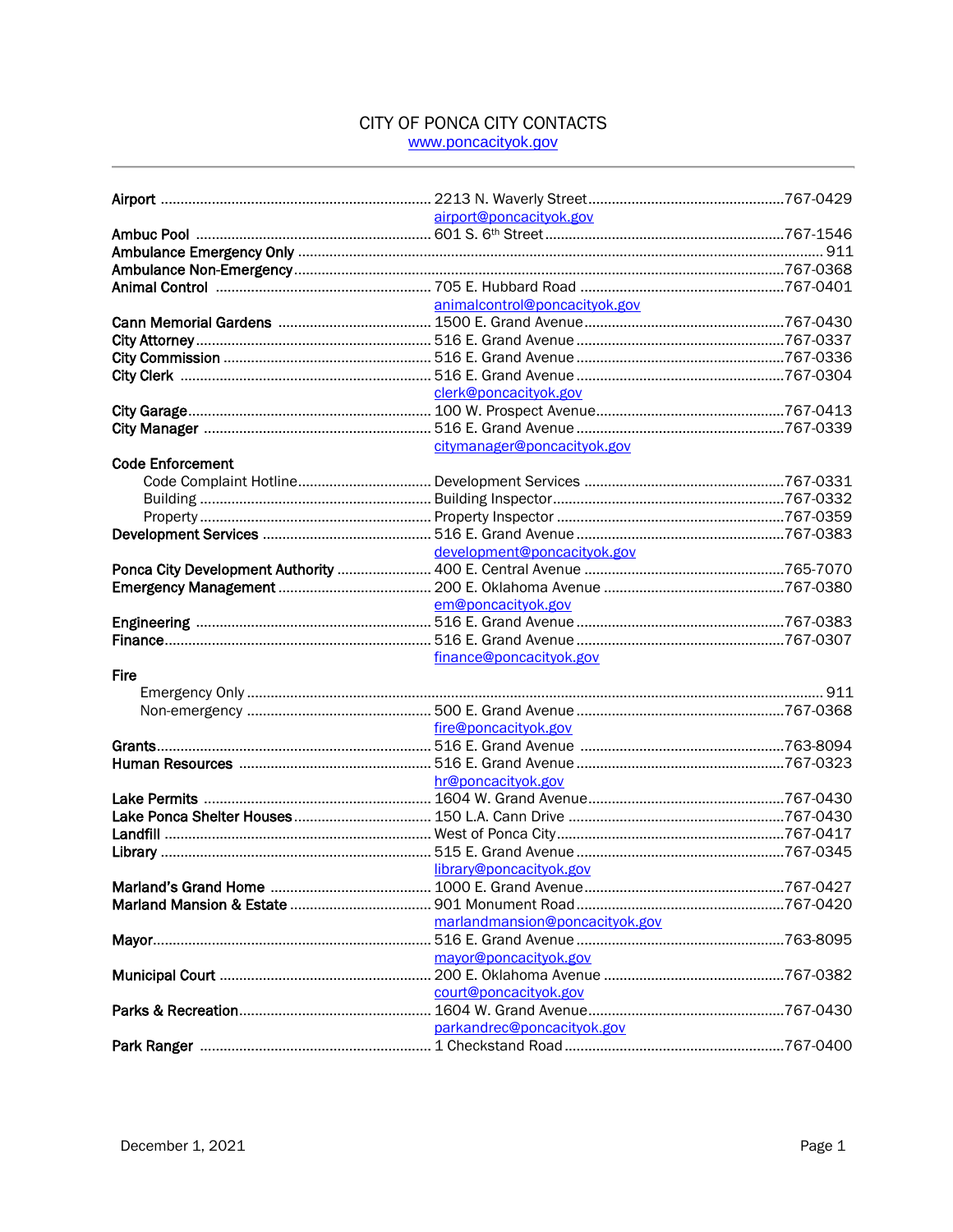| Police      |  |
|-------------|--|
| Emergency O |  |
| Non-Emerger |  |

|                                                                                                      | police@poncacitvok.gov         |  |
|------------------------------------------------------------------------------------------------------|--------------------------------|--|
|                                                                                                      |                                |  |
|                                                                                                      |                                |  |
|                                                                                                      | records@poncacitvok.gov        |  |
|                                                                                                      |                                |  |
|                                                                                                      | energy@poncacityok.gov         |  |
|                                                                                                      |                                |  |
|                                                                                                      |                                |  |
| The Ponca City RecPlex provides recreational services, including: competitive and family swim areas, |                                |  |
| whirlpool, steam and sauna room, rock climbing wall, indoor basketball courts, workout rooms and     |                                |  |
| equipment, 1/8 mile elevated indoor walking track, kids' zone, tournament quality softball and youth |                                |  |
| baseball fields and multi-use fields for youth sports.                                               |                                |  |
|                                                                                                      | www.parkandrec@poncacityok.gov |  |
|                                                                                                      |                                |  |
|                                                                                                      | pubworks@poncacityok.gov       |  |
| <b>Recycling Center</b>                                                                              |                                |  |
|                                                                                                      |                                |  |
|                                                                                                      |                                |  |
|                                                                                                      |                                |  |
|                                                                                                      |                                |  |
|                                                                                                      |                                |  |
|                                                                                                      |                                |  |
|                                                                                                      |                                |  |
|                                                                                                      |                                |  |
|                                                                                                      |                                |  |
|                                                                                                      |                                |  |
|                                                                                                      | info@poncacitytourism.com      |  |
|                                                                                                      |                                |  |
|                                                                                                      | traffic@poncacityok.gov        |  |
|                                                                                                      |                                |  |
| <b>Utility Services</b>                                                                              |                                |  |
|                                                                                                      |                                |  |
|                                                                                                      |                                |  |
|                                                                                                      |                                |  |
|                                                                                                      |                                |  |
|                                                                                                      |                                |  |
|                                                                                                      |                                |  |
|                                                                                                      |                                |  |
|                                                                                                      |                                |  |
|                                                                                                      | wentzgolf@poncacityok.gov      |  |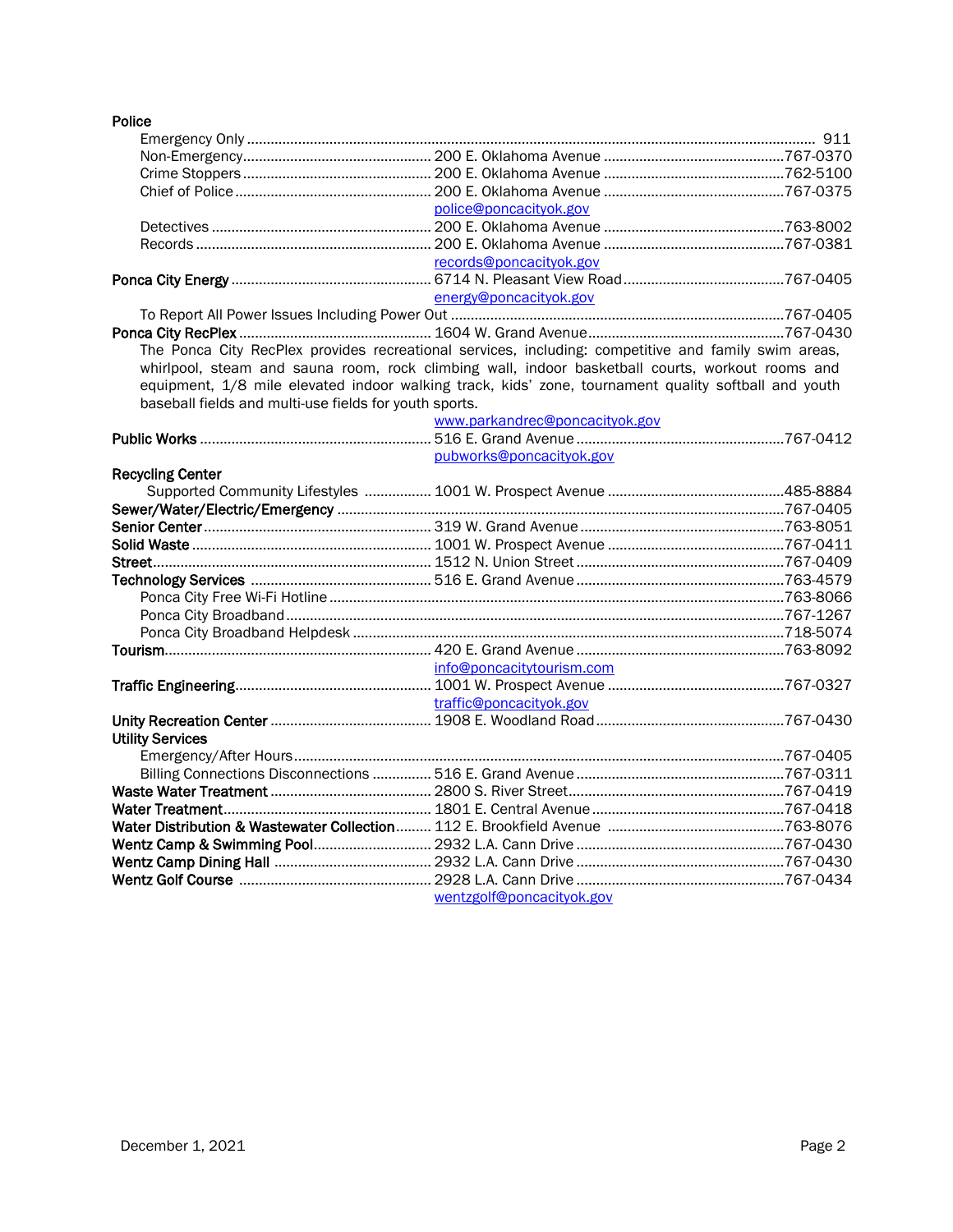# GOVERNMENT

| Business hours are Monday through Friday from 8:00 am to 5:00 pm.                                            |  |
|--------------------------------------------------------------------------------------------------------------|--|
|                                                                                                              |  |
| <b>Ambulance Transfer</b>                                                                                    |  |
| Air Traffic Complaints (Noise & Safety)                                                                      |  |
|                                                                                                              |  |
|                                                                                                              |  |
| <b>Aerial Maps</b>                                                                                           |  |
|                                                                                                              |  |
|                                                                                                              |  |
|                                                                                                              |  |
| Ponca City Board of Commissioners Work Session  1st & 3rd Monday, 2:00 p.m., City Hall, Commission Chamber   |  |
|                                                                                                              |  |
|                                                                                                              |  |
|                                                                                                              |  |
| Parks & Recreation Advisory Board  3 <sup>rd</sup> Thursday, 5:30 p.m., City Hall, Barnes Room               |  |
|                                                                                                              |  |
|                                                                                                              |  |
| Historic Preservation Advisory Panel  4 <sup>th</sup> Thursday, 4:00 p.m., City Hall, Barnes Room            |  |
|                                                                                                              |  |
|                                                                                                              |  |
|                                                                                                              |  |
|                                                                                                              |  |
|                                                                                                              |  |
| and on the website, http://www.poncacityok.gov                                                               |  |
| Commissioners. More information and advisory board applications are available in the City Manager's office   |  |
| service area or responsibility of the City, study it in depth and make recommendations to the Mayor and      |  |
| from within the community who serve without compensation. Members of these boards focus on a specific        |  |
| The City of Ponca City has a number of advisory boards, commissions and authorities consisting of volunteers |  |
|                                                                                                              |  |
|                                                                                                              |  |
| <b>Accounts Payable</b>                                                                                      |  |
| <b>Acceptance of Public Improvements</b>                                                                     |  |
|                                                                                                              |  |
| <b>Absentee Ballots</b>                                                                                      |  |
|                                                                                                              |  |
|                                                                                                              |  |
| <b>Abandoned Vehicles</b>                                                                                    |  |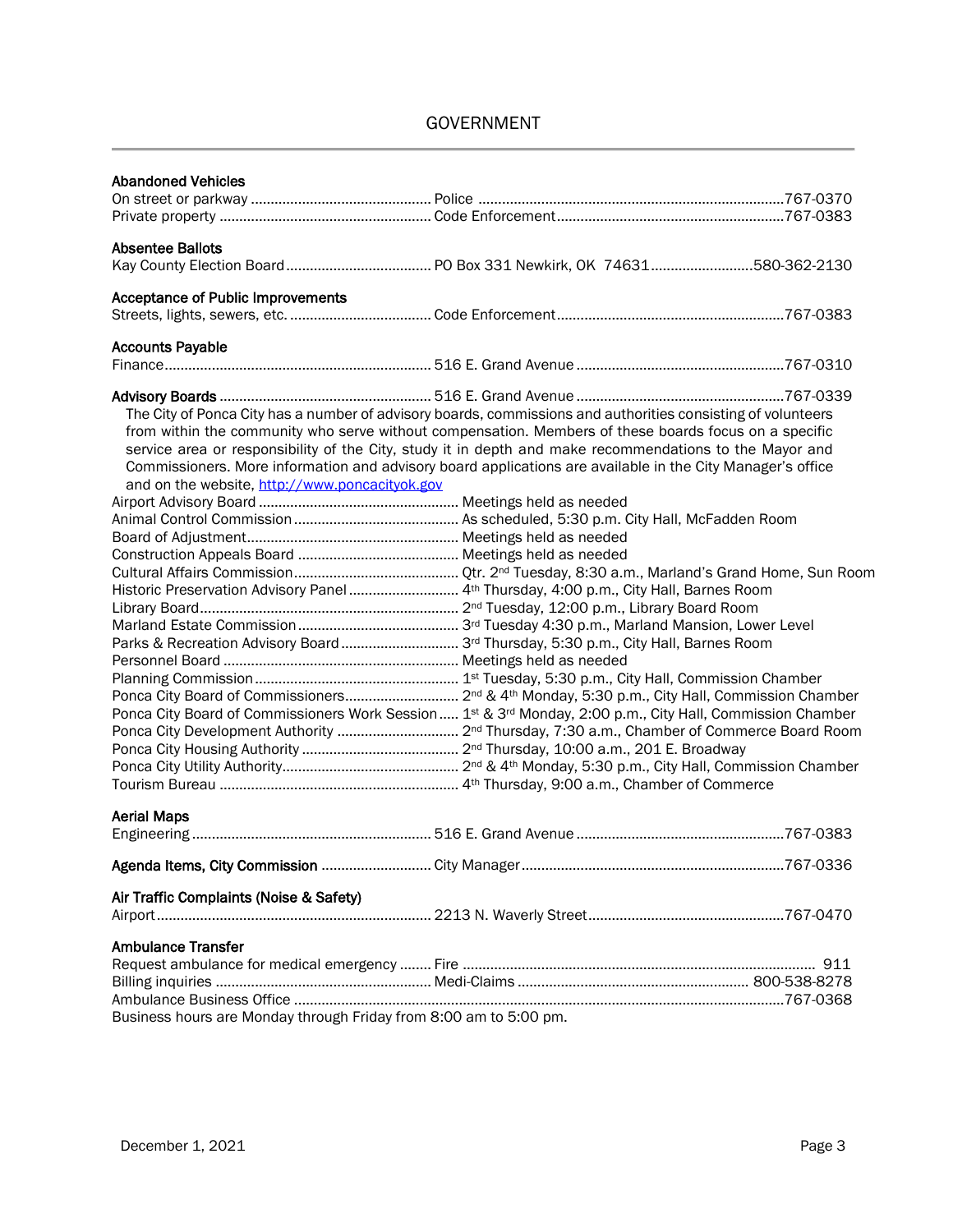| Americans With Disabilities Act                   |                                                                                                                                                                                                                             |  |
|---------------------------------------------------|-----------------------------------------------------------------------------------------------------------------------------------------------------------------------------------------------------------------------------|--|
|                                                   |                                                                                                                                                                                                                             |  |
|                                                   |                                                                                                                                                                                                                             |  |
|                                                   |                                                                                                                                                                                                                             |  |
|                                                   |                                                                                                                                                                                                                             |  |
| Animals, Alive                                    |                                                                                                                                                                                                                             |  |
|                                                   | Domestic/wildlife/lost pets/strays  Animal Control-705 E. Hubbard Road 767-0401                                                                                                                                             |  |
| After 5:00 pm and weekends  Private Exterminators |                                                                                                                                                                                                                             |  |
|                                                   | Pet Tag (proof of spay-neuter required)  Animal Control-705 E. Hubbard Road 767-0401<br>or Local Veterinarians                                                                                                              |  |
|                                                   |                                                                                                                                                                                                                             |  |
|                                                   |                                                                                                                                                                                                                             |  |
|                                                   |                                                                                                                                                                                                                             |  |
|                                                   |                                                                                                                                                                                                                             |  |
| Animals, Dead                                     |                                                                                                                                                                                                                             |  |
|                                                   |                                                                                                                                                                                                                             |  |
|                                                   |                                                                                                                                                                                                                             |  |
|                                                   |                                                                                                                                                                                                                             |  |
| Annexations                                       |                                                                                                                                                                                                                             |  |
|                                                   |                                                                                                                                                                                                                             |  |
| <b>Barricades Permit</b>                          |                                                                                                                                                                                                                             |  |
|                                                   |                                                                                                                                                                                                                             |  |
|                                                   |                                                                                                                                                                                                                             |  |
| Bees & Wasps                                      |                                                                                                                                                                                                                             |  |
|                                                   |                                                                                                                                                                                                                             |  |
|                                                   |                                                                                                                                                                                                                             |  |
|                                                   |                                                                                                                                                                                                                             |  |
|                                                   |                                                                                                                                                                                                                             |  |
|                                                   |                                                                                                                                                                                                                             |  |
|                                                   | Birth Certificateswww.oklahoma.gov/health/birth-and-death-certificates762-1641                                                                                                                                              |  |
| records in accordance with state law.             | The Oklahoma State Department of Health Division of Vital Records is responsible for registering every birth<br>which occurs in the State of Oklahoma as well as preserving, amending and issuing certified copies of those |  |
| <b>Block Party Permits</b>                        |                                                                                                                                                                                                                             |  |
|                                                   |                                                                                                                                                                                                                             |  |
|                                                   |                                                                                                                                                                                                                             |  |
| <b>Bond Information</b>                           |                                                                                                                                                                                                                             |  |
|                                                   |                                                                                                                                                                                                                             |  |
|                                                   |                                                                                                                                                                                                                             |  |
| <b>Broadband</b>                                  |                                                                                                                                                                                                                             |  |
|                                                   |                                                                                                                                                                                                                             |  |
|                                                   |                                                                                                                                                                                                                             |  |
| <b>Brush &amp; Tree Limb Collections</b>          |                                                                                                                                                                                                                             |  |
|                                                   |                                                                                                                                                                                                                             |  |
|                                                   |                                                                                                                                                                                                                             |  |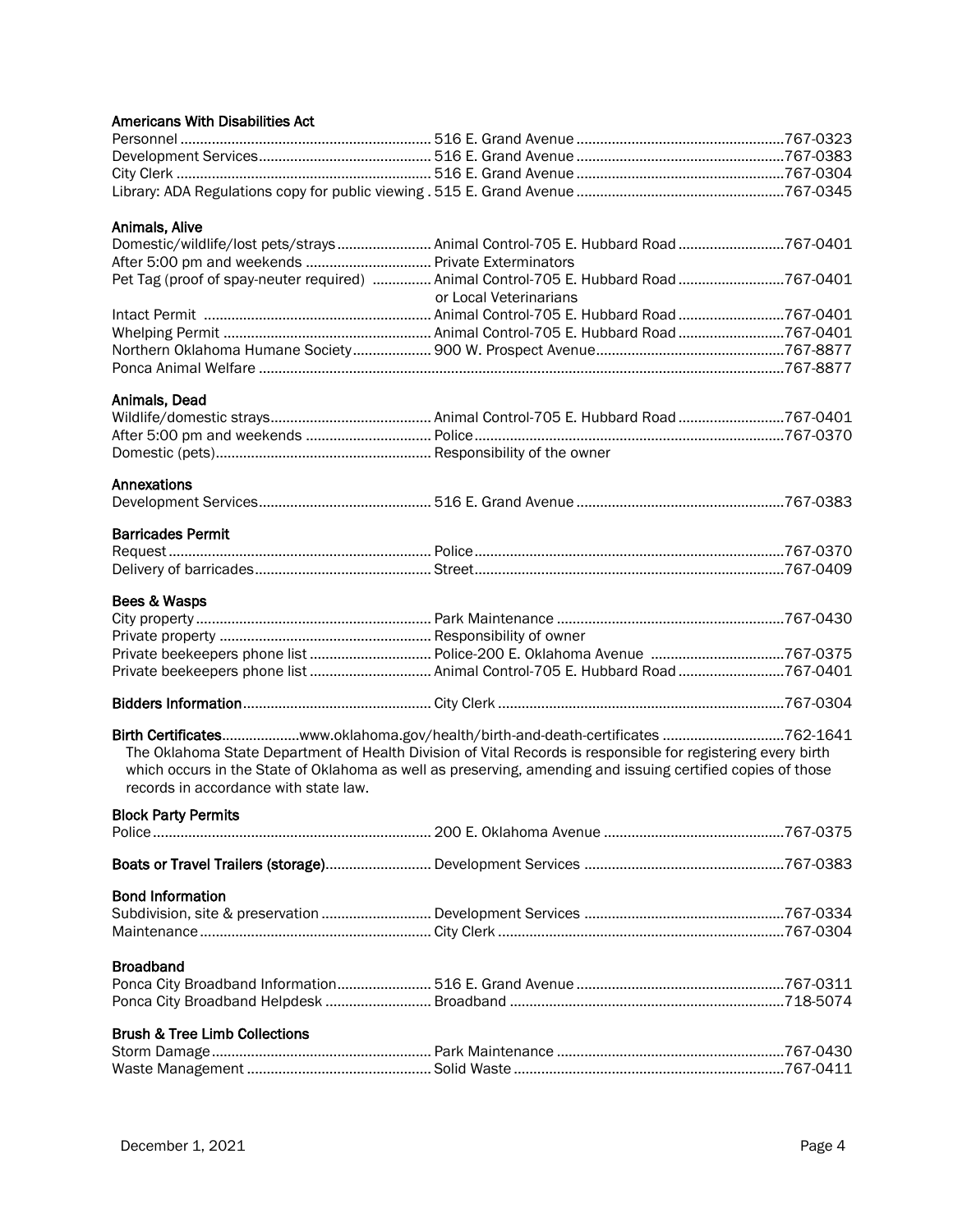| <b>Building Code Violations</b>                                                                                         |                                                                                                                                                                                                                                                                                                                                                                                                                                                                                                                                                                                                                                                                                                                                                                    |  |
|-------------------------------------------------------------------------------------------------------------------------|--------------------------------------------------------------------------------------------------------------------------------------------------------------------------------------------------------------------------------------------------------------------------------------------------------------------------------------------------------------------------------------------------------------------------------------------------------------------------------------------------------------------------------------------------------------------------------------------------------------------------------------------------------------------------------------------------------------------------------------------------------------------|--|
| <b>Building Inspections</b>                                                                                             |                                                                                                                                                                                                                                                                                                                                                                                                                                                                                                                                                                                                                                                                                                                                                                    |  |
| or private covenant restrictions.                                                                                       | Many home improvement projects are subject to zoning and building code requirements and require a<br>building, electrical, mechanical or plumbing permit issued by the Development Services Department. For<br>example, most construction, renovation of decks, room additions, detached garages, carports, storage sheds,<br>and sprinkler systems require permits. Home improvement projects may also be subject to additional deed                                                                                                                                                                                                                                                                                                                              |  |
| <b>Burning</b><br>Burning is prohibited inside City Limits.                                                             | Burn Permit Applications can be downloaded here: http://www.poncacityok.gov/DocumentCenter/View/4015                                                                                                                                                                                                                                                                                                                                                                                                                                                                                                                                                                                                                                                               |  |
|                                                                                                                         |                                                                                                                                                                                                                                                                                                                                                                                                                                                                                                                                                                                                                                                                                                                                                                    |  |
| <b>Cable Locations, Underground</b>                                                                                     |                                                                                                                                                                                                                                                                                                                                                                                                                                                                                                                                                                                                                                                                                                                                                                    |  |
| <b>Cable Television</b><br>60 for information on Ponca City Schools, and Channel 56 for City of Ponca City information. | Sparklight offers local information channels: Channel 68, for organizations to list upcoming events, Channel                                                                                                                                                                                                                                                                                                                                                                                                                                                                                                                                                                                                                                                       |  |
| <b>Car Seat Program</b><br>National Highway Traffic Safety Administration Child Car Seat Inspections (Appointment Only) |                                                                                                                                                                                                                                                                                                                                                                                                                                                                                                                                                                                                                                                                                                                                                                    |  |
| <b>Census Information</b>                                                                                               |                                                                                                                                                                                                                                                                                                                                                                                                                                                                                                                                                                                                                                                                                                                                                                    |  |
| http://www.poncacityok.gov                                                                                              | Everyone is encouraged to participate in the City's decision-making process. Anyone may speak during the<br>comment portion of the Board of Commission meetings. Those unable to attend can watch a live broadcast<br>of the meeting on Sparklight, Channel 56. Special meetings, called to address specific issues, and work<br>sessions are also open to the public. Times and locations are posted by the City and announced by the local<br>media. Board of Commission and Ponca City Utility Authority meetings are the second and fourth Monday of<br>the month at 5:30 p.m., Work Session meetings are the first and third Monday of the month at 2:00 p.m. More<br>information including agendas and minutes of the meetings are available on the website: |  |
| <b>Community Development</b>                                                                                            | The City of Ponca City has adopted the standards of the International Building Codes and the National Electrical<br>Code, and has a zoning ordinance and subdivision regulations. For information on building or developing                                                                                                                                                                                                                                                                                                                                                                                                                                                                                                                                        |  |

Crime Stoppers Program..................................................................................................................................762-5100 The program gives citizens the opportunity to anonymously relay information to law enforcement officers regarding criminals and unlawful acts. Anyone wanting to send a tip online can access the link at

property, call the Development Services Director.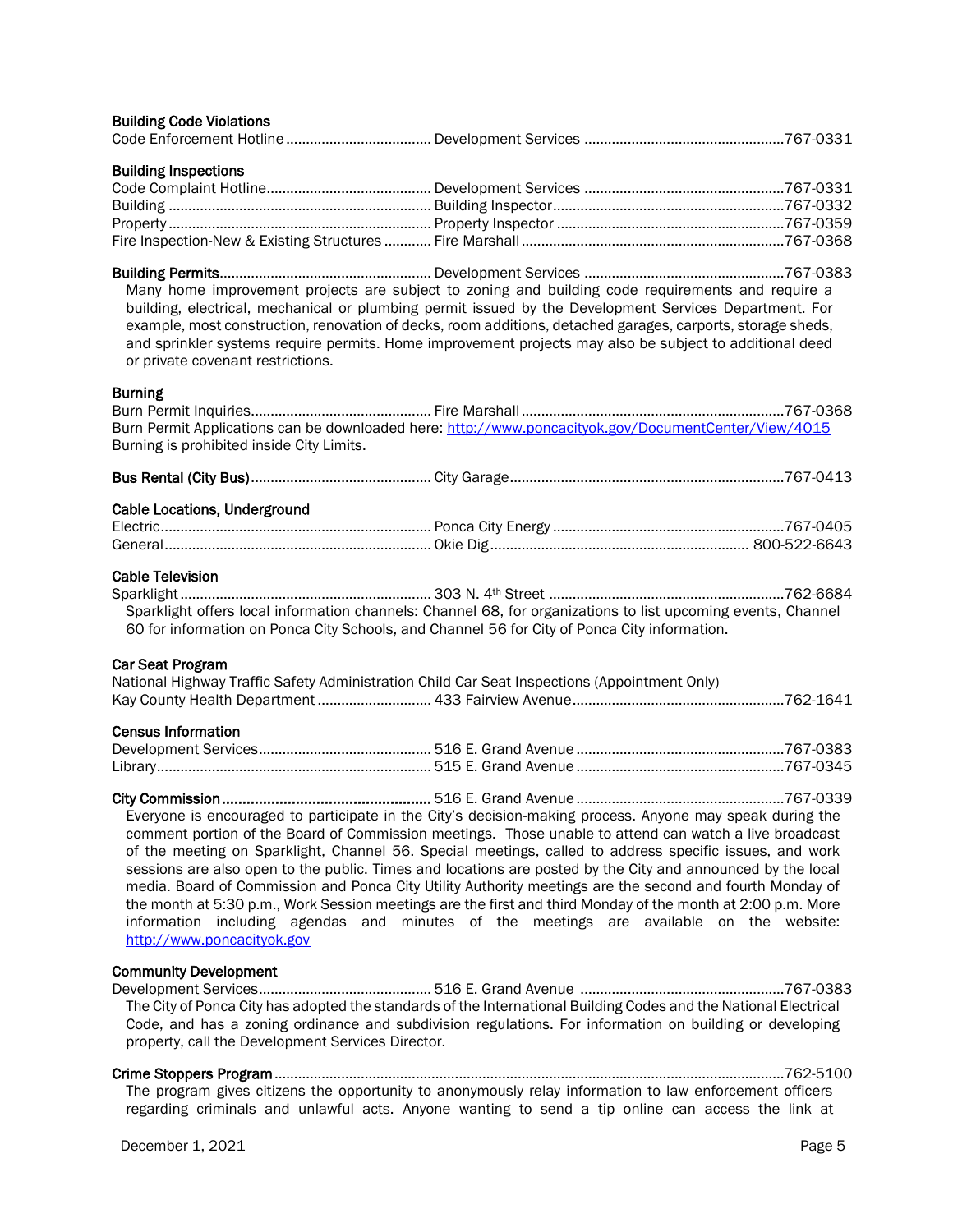[www.poncacityok.gov,](http://www.poncacityok.gov/) click on the Crime Stoppers link on the home page, text tips to CRIMES (274637), e-mail [crimestoppers@poncacityok.gov,](mailto:crimestoppers@poncacityok.gov) or call 762-5100. As always, tips and citizens remain anonymous, and may receive a reward of up to \$1,000.

|--|--|--|

| Open Monday through Friday:                                                            | 8:00 a.m. to Noon and 1:00 p.m. to 4:45 p.m. |  |
|----------------------------------------------------------------------------------------|----------------------------------------------|--|
| State Transfers/ID Cards/Class D written tests                                         | 8:00 a.m.                                    |  |
| CDL                                                                                    | 8:00a.m.                                     |  |
| Class D written tests and motorcycle                                                   | 8:00a.m.                                     |  |
| <b>Drive Tests</b>                                                                     | By Appointment Only                          |  |
| Appointments will be taken for drive tests beginning 8:00 am for drive tests that day. |                                              |  |

#### Elected Officials-Local

#### Elected Officials -Kay County

#### Elected Officials-State of Oklahoma

| Representative Ken Luttrell  District 37 (Ponca City-Kildare-Kaw City) 800-557-7355 |                                      |  |
|-------------------------------------------------------------------------------------|--------------------------------------|--|
| Representative John Pfeiffer  District 38 (Blackwell-Braman-Kaw City-               |                                      |  |
|                                                                                     | Nardin-Newkirk-Tonkawa) 405-557-7332 |  |

#### Elected Officials-United States

| Electric |  |
|----------|--|
|          |  |

File of Life................................................................ Fire Department .............................................................767-0368 File of Life is a medical information packet designed to provide emergency personnel with necessary medical data to begin immediate treatment when a patient is unable to provide this information. This concept can be used by any person, but is especially helpful for patients who live alone. The card, which is kept in a red plastic pocket labeled File of Life, lists the patient's name, emergency medical contact, insurance policy, social security number, health problems, medications, dosages, allergies, recent surgery, religion, and a health care proxy. The sticker inside should be placed on the front door of a person's residence to alert responding medical personnel to locate the entire pocket, which is held with a magnet to the outside of the refrigerator. Packets can be obtained at any Ponca City Fire Station, the Alliance Health Emergency Room, and many local doctor's offices and pharmacies.

File of Life forms can be completed & submitted at:<http://www.poncacityok.gov/forms.aspx?fid=101>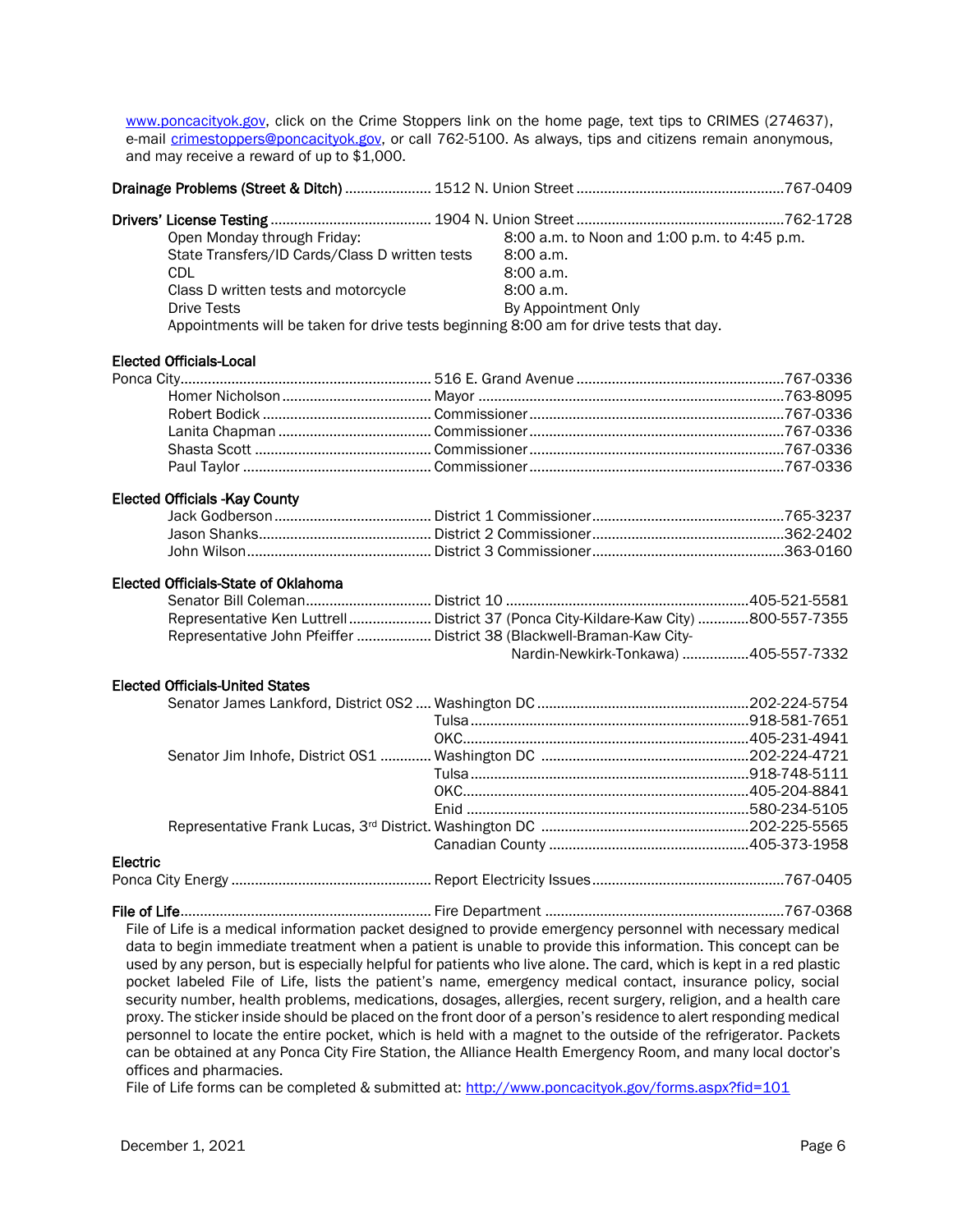Fire Safety ............................................................... Fire Department .............................................................767-0368 The Ponca City Fire Department provides free public fire safety training on an as-needed basis. Free fire station tours can be scheduled Monday through Friday from 8:00 a.m. to 5:00 p.m. The department conducts yearly inspections of all businesses in Ponca City for Life Safety Code compliance. The department maintains a program for homeowners and those purchasing a home where department personnel install a smoke alarm in the residence at no charge. If you rent or live in an apartment house, the property owner must by law supply each residence with a working smoke alarm.

Home Improvements.............................................. Development Services ...................................................767-0383 Many home improvement projects are subject to zoning and building code requirements and require a building, electrical, mechanical or plumbing permit issued by the Development Services Department. For example, most construction, renovation of decks, room additions, detached garages, carports, storage sheds, and sprinkler systems require permits. Home improvement projects may also be subject to additional deed or private covenant restrictions.

Home Occupations ................................................. Development Services ...................................................767-0383 All home occupations require the individual to register with the Development Services Department. Home occupations can include music instruction, one operator beauty shops, child care establishments, tailoring, and other service oriented occupations. The display and sale of items is prohibited. Only the persons living in the home may be employed in a home occupation. Call to request an application.

|                                                         | Inoperable vehicles must be stored in a garage or on property lawfully zoned for such storage. The vehicle<br>must have a current license plate. An inoperable vehicle is any vehicle which is junked, abandoned, wrecked, |  |
|---------------------------------------------------------|----------------------------------------------------------------------------------------------------------------------------------------------------------------------------------------------------------------------------|--|
| of the vehicle on the streets and highways of Oklahoma. | wholly or partially dismantled, placed on blocks or chains, or lacks any part necessary for the lawful operation                                                                                                           |  |

#### Internet Services

#### Juvenile Curfew

The City of Ponca City has a curfew ordinance for persons under the age of 18. 15 years and Younger: 10:30 p.m. each day and ends at 6:00 a.m. 15 years through 17 years: The Tuesday following Labor Day until the day prior to Memorial Day, 11:00 pm until 6:00 am, Sunday through Thursday night; From Memorial Day to Labor Day, the curfew begins at 12:00 am every night of the week and ends at 6:00 am.

Kay County Health Department ............................. 433 Fairview Avenue......................................................762-1641 The department offers several programs including: child guidance, communicable disease investigation and follow-up, family planning, vaccinations and immunizations, WIC (Women, Infants, and Children), and food handler's classes. The Health Department will not release health information without the client's knowledge unless required by law. If a minor (a client under 18 years of age) is involved in a family planning clinic (emergency contraception, lab tests, screenings, birth control), or a sexually transmitted disease clinic the Health Department will not contact the parent regarding the clinic involvement, but strongly encourages the client to do so. Hours are Monday through Friday, from 8:00 a.m. to 5:00 p.m.

#### Kay County Offices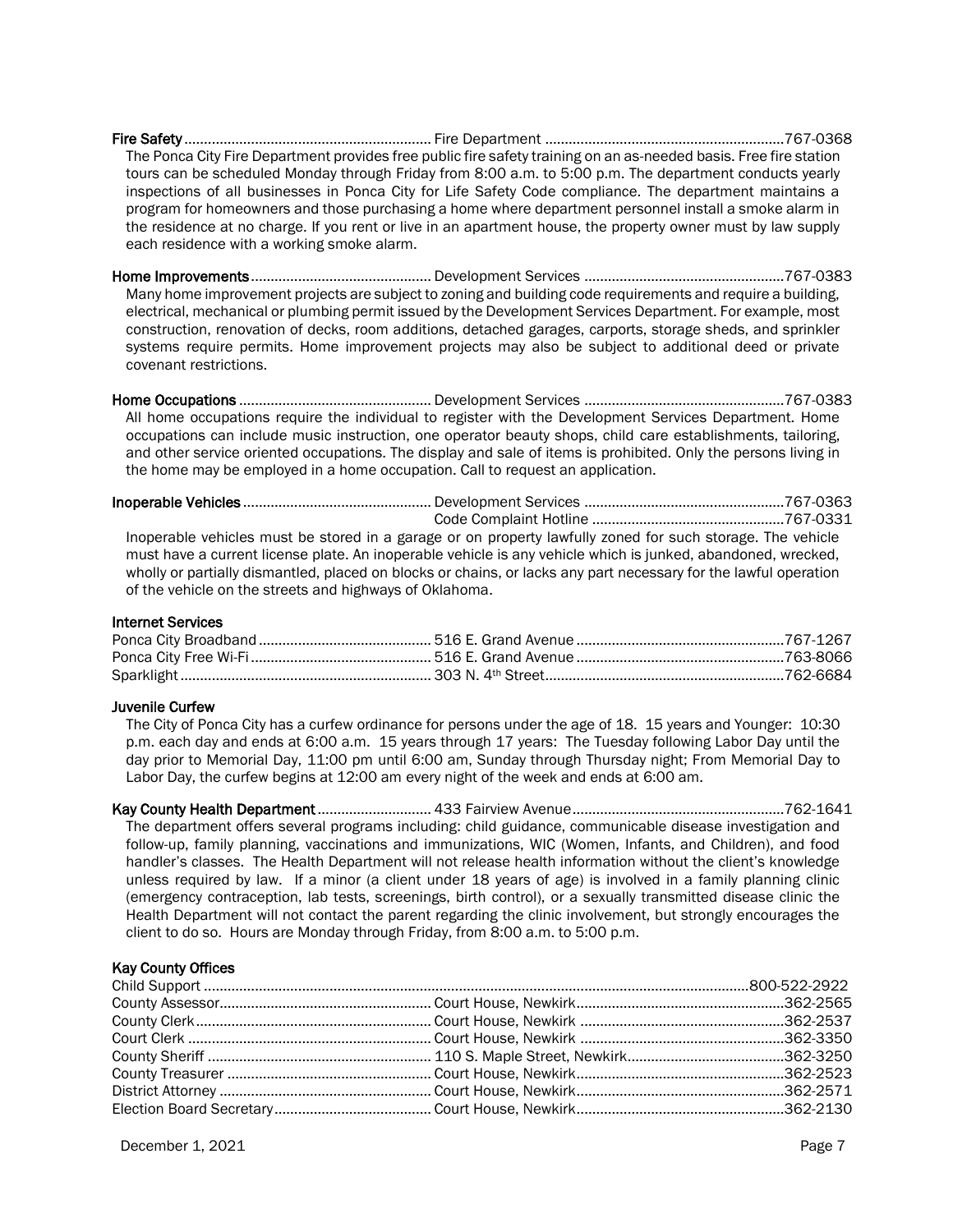Library...................................................................... 515 E. Grand Avenue .....................................................767-0345 The Ponca City Library provides access to the best sources of information, current technology, quality collections, outstanding programs and exceptional service, so that residents have the resources they need to make informed decisions, explore topics of interest and successfully learn throughout their lives. The Library houses numerous reading materials and special collections such as the Genealogy and Family History Collection, Oklahoma Archival Repository; Richard Gordon Matzene Art Collection. Various audio-visual materials and special services are also available, including: adult literacy tutoring, homebound book delivery, preschool story times, and adult discussion groups. Library cards and programs are free. The library is open Monday from 9:00 a.m. to 9:00 p.m. and Tuesday through Saturday from 9:00 a.m. to 6:00 p.m. More information about Library services is available at: [www.poncacitylibrary.com](http://www.poncacitylibrary.com/)

Neighborhood Watch........................................................................................................................................767-0370 The Neighborhood Watch program encourages groups of residents living within a specified area to pull together to deter crime in their neighborhoods. A speaker provided by the Police Department will assist in the implementation of the program and provide basic information to those interested in participating.

Partners in Awareness............................................ Police Department..........................................................767-0370 This program is designed to provide needed information in the event of a crisis involving an elderly person living alone. Forms for those wishing to participate are available at the Police Department. The form requests information regarding physician, prescribed medications, and next of kin. The Police Department retains this information for emergencies only.

#### Permits & Licenses

| Beer/Liquor/Wine |                                                                                   |
|------------------|-----------------------------------------------------------------------------------|
|                  |                                                                                   |
|                  |                                                                                   |
|                  | Development Services, 516 E. Grand Avenue767-0334                                 |
|                  |                                                                                   |
|                  |                                                                                   |
|                  | Development Services, 516 E. Grand Avenue767-0332                                 |
|                  |                                                                                   |
| Dog & Cat        |                                                                                   |
|                  |                                                                                   |
|                  |                                                                                   |
|                  | Tag (proof of spay-neuter required)  Animal Control, 705 E. Hubbard Road 767-0401 |
|                  | or Local Veterinarian                                                             |
|                  |                                                                                   |
|                  |                                                                                   |
|                  | Development Services, 516 E. Grand Avenue767-0383                                 |
|                  | 362-2537                                                                          |
|                  | Police Department, 200 E. Oklahoma Avenue 767-0375                                |
|                  |                                                                                   |
|                  |                                                                                   |
|                  | Development Services, 516 E. Grand Avenue767-0383                                 |
|                  |                                                                                   |

| The company of the company of the contracts all the settlesses and slower of leadership and second and complete and |  |
|---------------------------------------------------------------------------------------------------------------------|--|

Property owners are required to maintain their residences and places of business to provide aesthetic and safe surroundings to themselves and their neighbors. The exteriors of structures are to be maintained in a sound condition to prevent further deterioration or an appearance that will cause neighborhood blight. Windows and doors must be free of broken glass and torn screens. Wall surfaces should be painted or covered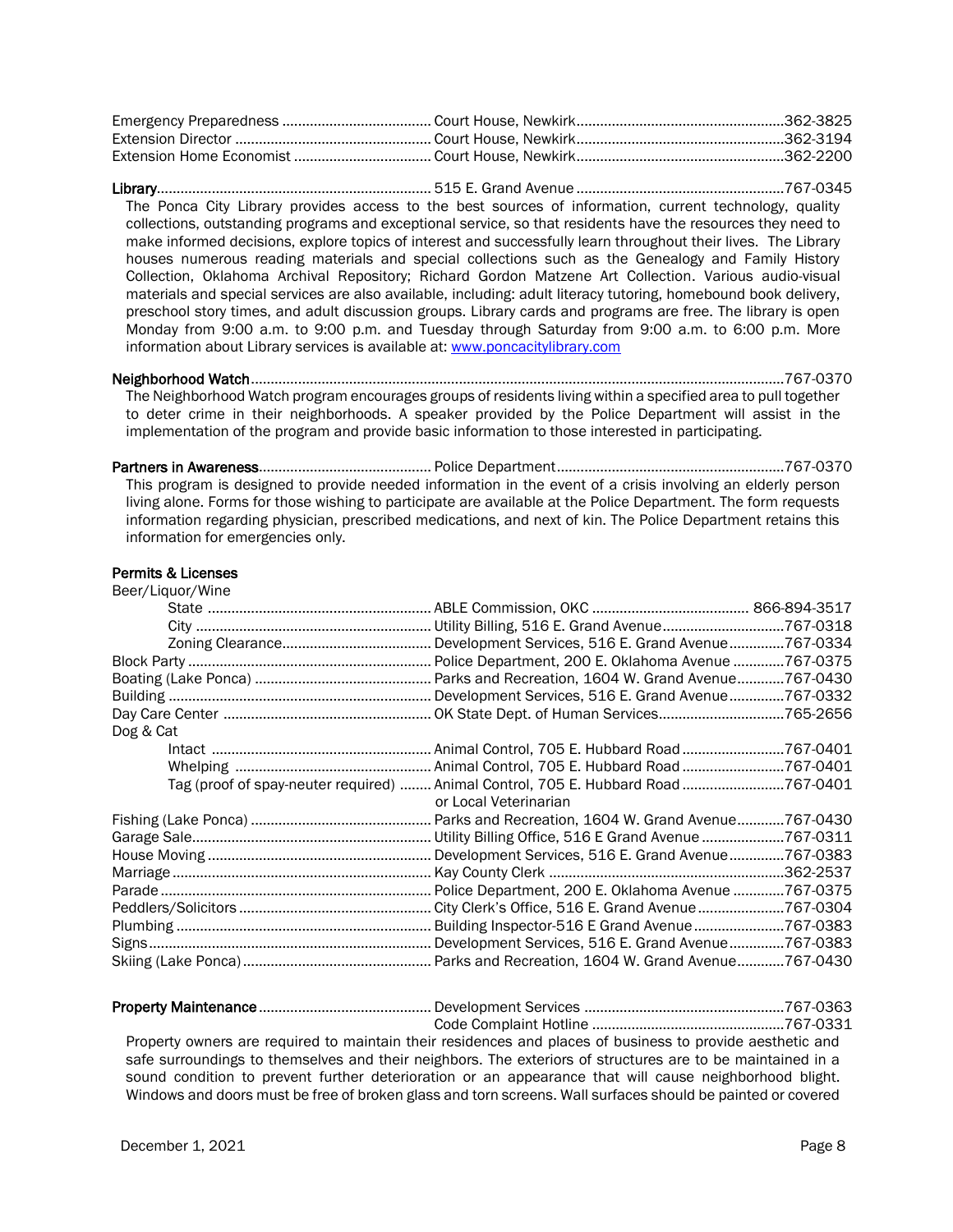with siding. State of Oklahoma statutes allow municipalities to have dilapidated buildings demolished, the costs of removal then becoming a lien on the property. The administrative officer designated to carry out the duties of the governing body in regards to property maintenance is the Development Services Director.

#### Recreation Areas

|                                                                                                                    | Season: Memorial Day through Labor Day<br>Open: M-T-Th-F-Sa-Su (closed Wednesday)                                                                                                                                                                                                                                                                                                                                                                                                                                                                                                                                                                                                                                               |
|--------------------------------------------------------------------------------------------------------------------|---------------------------------------------------------------------------------------------------------------------------------------------------------------------------------------------------------------------------------------------------------------------------------------------------------------------------------------------------------------------------------------------------------------------------------------------------------------------------------------------------------------------------------------------------------------------------------------------------------------------------------------------------------------------------------------------------------------------------------|
|                                                                                                                    | The 10-acre estate located in the heart of Ponca City<br>was given to the City of Ponca City by Elsie Cann Brown,<br>daughter of L. A. and Mary Cann in August 1975, in<br>memory of her parents with the stipulation that it would<br>be maintained as a memorial garden for use of the<br>people of Ponca City. The 2-story farm house built in<br>1908 has been refurbished with a beautiful shaded<br>patio area and over 2,500 feet of brick walkways. The<br>formal garden contains several hundred varieties of<br>annuals and perennials planted in unique color<br>displays. Over 70 species of trees have been planted<br>there since 1980. The gardens are open daily. Garden<br>tours may be set up by appointment. |
|                                                                                                                    | Dan Moran Baseball Complex  South Avenue, between Ash Street & Franklin Avenue<br>The Parks and Recreation Department sponsors Ponca<br>City Jr. Baseball organizes and operates baseball for<br>children age 15 & under.<br>RecPlex sponsors flag football in the fall.<br>Skate park open to the public.<br>BMX Race Track operated and maintained by the<br>Ponca City Alternative Sports Association.                                                                                                                                                                                                                                                                                                                       |
|                                                                                                                    | A radio-controlled model air field operated and<br>maintained by Good Old Okie Flying Club.                                                                                                                                                                                                                                                                                                                                                                                                                                                                                                                                                                                                                                     |
|                                                                                                                    | Jack Blevins MotoCross Park West Prospect Avenue, east of Airport runway                                                                                                                                                                                                                                                                                                                                                                                                                                                                                                                                                                                                                                                        |
| Lake Ponca Recreation Area                                                                                         | Lake Ponca Camp Grounds  Intersection of East Dam & Prentice Roads<br>Lake Ponca Nature Center  East Dam Road, across from Lake Ponca Campgrounds<br>Archery Range  2 miles north of East Dam & Prentice Roads intersection.<br>Operated and maintained by The Ponca City Bowmen's<br>Association.                                                                                                                                                                                                                                                                                                                                                                                                                              |
| Disc Golf Course<br>Lake Ponca Sailboat Marina  18-hole disc golf course<br>Prentice Road 18-hole disc golf course | War Memorial Park  North 5 <sup>th</sup> & North 7 <sup>th</sup> Streets on Overbrook Avenue<br>9-hole disc golf course<br>Willow Springs100 E. Scott 18-hole disc golf course                                                                                                                                                                                                                                                                                                                                                                                                                                                                                                                                                  |
|                                                                                                                    | Provides recreational services, including: competitive<br>and family swim areas, whirlpool, steam and sauna<br>room, rock climbing wall, indoor basketball courts,                                                                                                                                                                                                                                                                                                                                                                                                                                                                                                                                                              |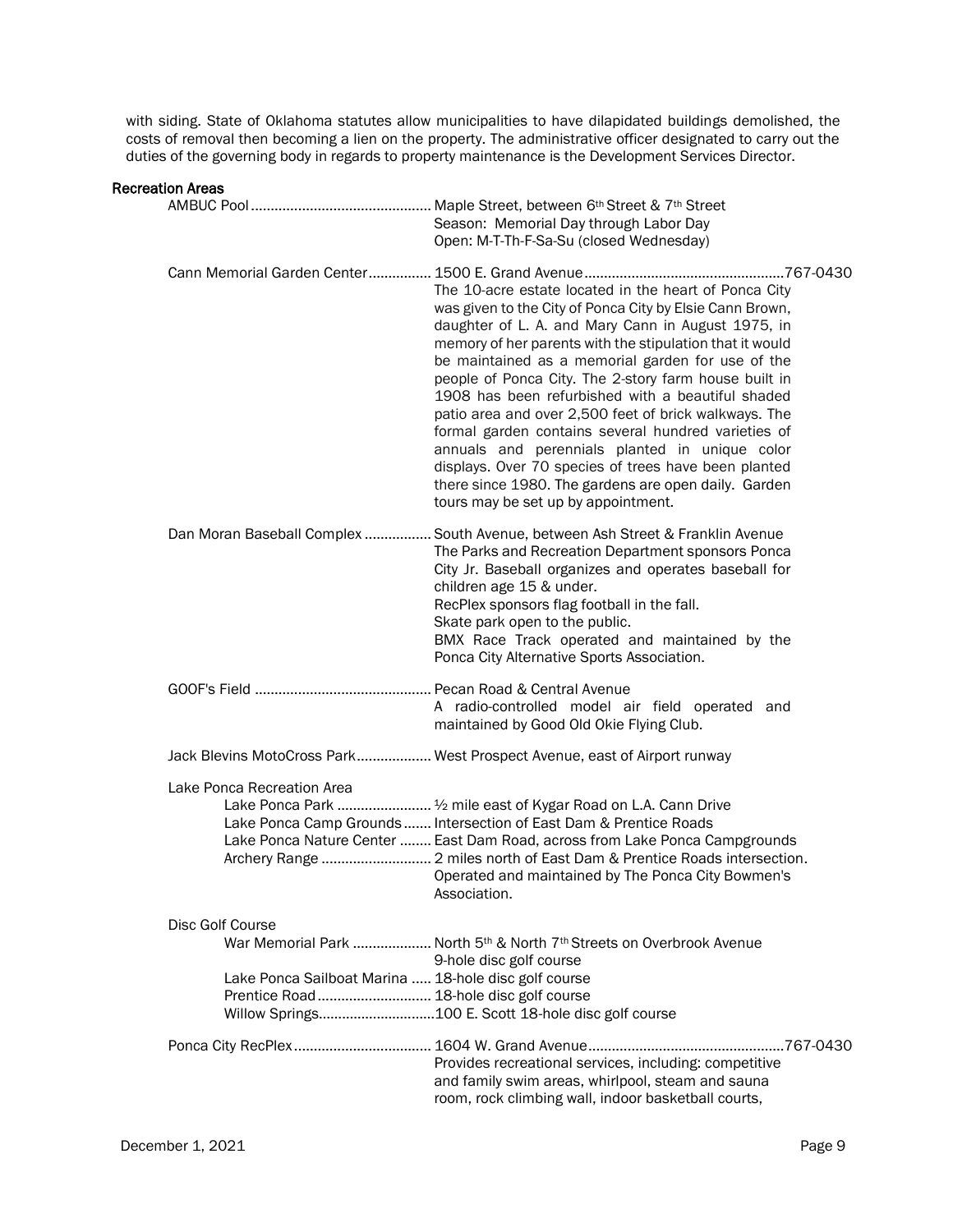|                                                             | workout rooms and equipment, 1/8 mile elevated<br>indoor walking track, kids' zone, tournament quality<br>softball and youth baseball fields and multi-use fields<br>for youth sports.                                                                                                                                                           |
|-------------------------------------------------------------|--------------------------------------------------------------------------------------------------------------------------------------------------------------------------------------------------------------------------------------------------------------------------------------------------------------------------------------------------|
|                                                             | Dan Moran Park, South Avenue & Ash Streets<br>Attucks Park, 1212 E. Dixie<br>Young Park, 2101 Jane St.<br>Veterans Plaza, 323 E. Grand                                                                                                                                                                                                           |
|                                                             |                                                                                                                                                                                                                                                                                                                                                  |
|                                                             | A multi-use that may be reserved up to one year in<br>advance by organized groups for activities open to the<br>public. Gym time is available for activities such as<br>basketball and volleyball. Gym time may be reserved<br>one week in advance for one-hour increments by<br>contacting the Parks and Recreation office at 580-767-<br>0430. |
| <b>Walking Trails</b>                                       |                                                                                                                                                                                                                                                                                                                                                  |
|                                                             | Hutchins Memorial Trail North 5th Street & Overbrook Avenue<br>Hutchins Trail is .838 mile in length.                                                                                                                                                                                                                                            |
| Marland Estate Trail 901 Monument Road                      | Marland Estate Trail begins at the west gate of the<br>Marland Estate, extending through Unity Gym parking,<br>and continues through Redbud Park to Hartford<br>Avenue. The trail is .711 mile in length.                                                                                                                                        |
| Cann Memorial Garden Trail  1500 E. Grand Avenue            | A pathway meanders through the color coordinated<br>beds of perennials, herbs and annuals. The botanical<br>garden features a wisteria arbor and lily pond.                                                                                                                                                                                      |
| Downtown Fitness Trail 516 E. Grand Avenue                  | Park in front of the Library or City Hall and take a walk<br>down Grand Avenue to the Poncan Theatre and back.<br>The walk is approximately 0.6 mile.                                                                                                                                                                                            |
|                                                             | The trail is approximately .86 mile                                                                                                                                                                                                                                                                                                              |
|                                                             | A scenic walk through native grasses and wildflowers<br>that lead to the monument site.<br>The trail is approximately 2.0 mile                                                                                                                                                                                                                   |
| Lake Ponca Trail                                            | Lake Ponca<br>Lake Ponca Trail provides a beautiful view of Lake<br>Ponca while walking/jogging.<br>The trail is approximately 1.3 miles                                                                                                                                                                                                         |
| Wally Smith Tennis Center  North 7th Street & Summit Avenue | A nine court lighted complex open to the public.<br>No fee is charged.                                                                                                                                                                                                                                                                           |
|                                                             | Wentz Pool and Camp may be rented for sponsored<br>camps, family reunions, community events, class<br>reunions, and wedding receptions. The facility is<br>available from April 1 through October 31 each year.                                                                                                                                  |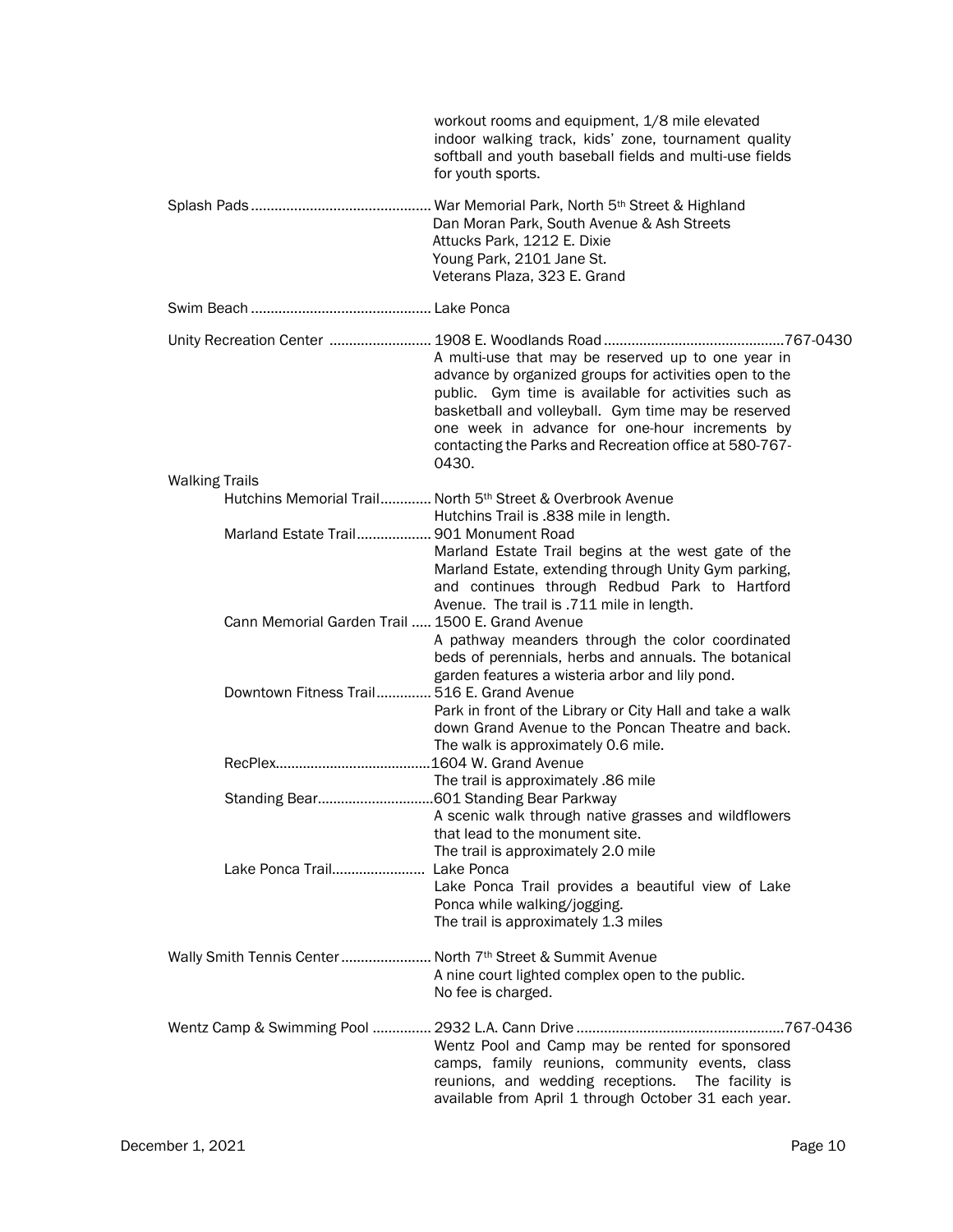|                                                                      | The Dining Hall has a working kitchen, tables, and<br>chairs for up to 120 people and may be rented by itself.<br>The camp fee, includes the dining hall, shower house,<br>cabins, and camp facilities. The facilities include sand<br>volleyball court, softball field and horseshoe pit. Wentz<br>Camp provides cabins, bunks and mattresses to<br>accommodate up to 144 people. The pool may be used<br>at an additional charge. The pool is open to the public<br>Tuesday-Sunday, 1:00 p.m. to 7:00 p.m. beginning<br>Memorial Day. Labor Day is the last day of the swim<br>season.<br>For information regarding availability for rental, call<br>580-767-0430 or http://www.poncacityok.gov/ |
|----------------------------------------------------------------------|----------------------------------------------------------------------------------------------------------------------------------------------------------------------------------------------------------------------------------------------------------------------------------------------------------------------------------------------------------------------------------------------------------------------------------------------------------------------------------------------------------------------------------------------------------------------------------------------------------------------------------------------------------------------------------------------------|
|                                                                      | Willow Springs Softball Complex  Miller Avenue, between 9th Street & 11 <sup>th</sup> Street<br>Adult softball operated by Ponca City Softball<br>Association.                                                                                                                                                                                                                                                                                                                                                                                                                                                                                                                                     |
| Youth Fishing - Age 15 & under<br>Marland Mansion  901 Monument Road | Willow Springs Pond Between 9th Street & 11th Street<br>Stocked by the Department of Wildlife.<br>Stocked by the Department of Wildlife.<br>Stocked by the Department of Wildlife.                                                                                                                                                                                                                                                                                                                                                                                                                                                                                                                 |

Recycling Services .................................................. 1001 W. Prospect Avenue .............................................763-8078 The Recycling Center, ran by Supported Community Lifestyles, is open Wednesday through Sunday 9:00 a.m. to 5:00 p.m. Items accepted at the center include cardboard, magazines, car batteries, newsprint, telephone books, glass, office paper, tin, steel, aluminum cans, computer paper, latex paint, electronics, and metals. For the disposal of poisons, antifreeze, or chemicals it is suggested that residents store them, following manufacturers' directions, until a Household Hazardous Waste Day which is held in October of every even numbered year.

#### Sewer

| Temporary sale signs, such as those advertising garage sales and yard sales, may not be placed on public<br>utility poles, property other than your own (without permission), or on the public right-of-ways (approximately<br>15 feet from the curb). All signs should be removed after the end of the sale. Garage sale permits are required. |                                                    |  |
|-------------------------------------------------------------------------------------------------------------------------------------------------------------------------------------------------------------------------------------------------------------------------------------------------------------------------------------------------|----------------------------------------------------|--|
| <b>Social Security</b>                                                                                                                                                                                                                                                                                                                          |                                                    |  |
|                                                                                                                                                                                                                                                                                                                                                 |                                                    |  |
|                                                                                                                                                                                                                                                                                                                                                 | www.okdrs.gov/guide/social-security-administration |  |
| Monday-Tuesday 9:00 a.m. to 4:00 p.m.; Wednesday 9:00 a.m. to Noon; Thursday-Friday 9:00 a.m. to 4:00 p.m.                                                                                                                                                                                                                                      |                                                    |  |
|                                                                                                                                                                                                                                                                                                                                                 |                                                    |  |
|                                                                                                                                                                                                                                                                                                                                                 |                                                    |  |
|                                                                                                                                                                                                                                                                                                                                                 |                                                    |  |
|                                                                                                                                                                                                                                                                                                                                                 |                                                    |  |
| Trash collection is a service of the Ponca City Utility Authority. Solid Waste will pick up to 105 gallons of trash<br>from your residence twice ner week. The trash must be containerized in plastic hags or metal/plastic cans no                                                                                                             |                                                    |  |

from your residence twice per week. The trash must be containerized in plastic bags or metal/plastic cans no larger than 35 gallons. Large quantities of trash or bulky items (sofa, dryers, etc.) will be picked up separately for an additional fee. Bagged grass clippings will be picked up via special pickup only. The Solid Waste Division also offers dumpsters and open-top containers of various sizes to match the size of your need. Charges vary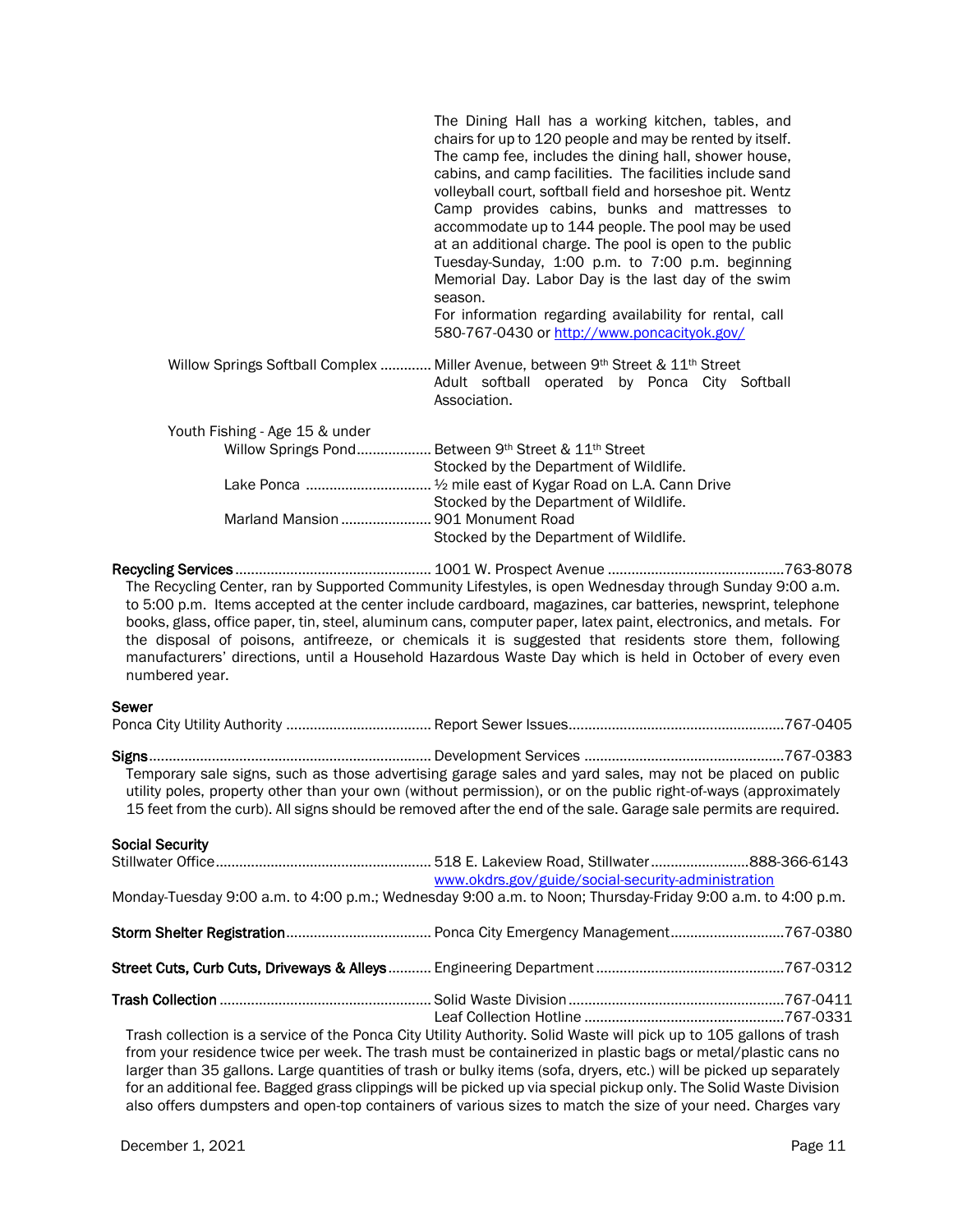by container size. Residents also enjoy free disposal of trash and debris during the annual Spring Cleanup event and Fall Leaf Pickup service. The week-long Spring Cleanup is offered in late March or early April, and the Leaf Pickup begins in November and runs into January.

#### Utility Locations, Underground

| General. |  |
|----------|--|

#### Utility Services

Oklahoma Natural Gas Co...................................... Carbon Monoxide .................................................. 800-664-5463 Ponca City Utility Authority...................................... 516 E. Grand Avenue .....................................................767-0311 PCUA provides electric, water, wastewater, solid waste service, and high speed broadband internet for residences and businesses in the Ponca City area. The billing office is open Monday through Friday from 8:00 a.m. to 5:00 p.m. New customers must come into the office to sign up for service. Residential deposits are \$125; commercial deposits to be determined.

#### Vehicle Registration

| Area residents can obtain a driver's license, license plates, and identification cards. |  |
|-----------------------------------------------------------------------------------------|--|
|                                                                                         |  |
|                                                                                         |  |

#### Voter Precinct Polling Places

Newkirk

|--|--|--|--|--|--|

#### Tonkawa

#### Blackwell

#### Rural

#### Ponca City

| 503 Victory Worship Center, 618 E. Hartford Avenue Ponca City |  |
|---------------------------------------------------------------|--|
|                                                               |  |
|                                                               |  |
|                                                               |  |
|                                                               |  |
|                                                               |  |
|                                                               |  |
|                                                               |  |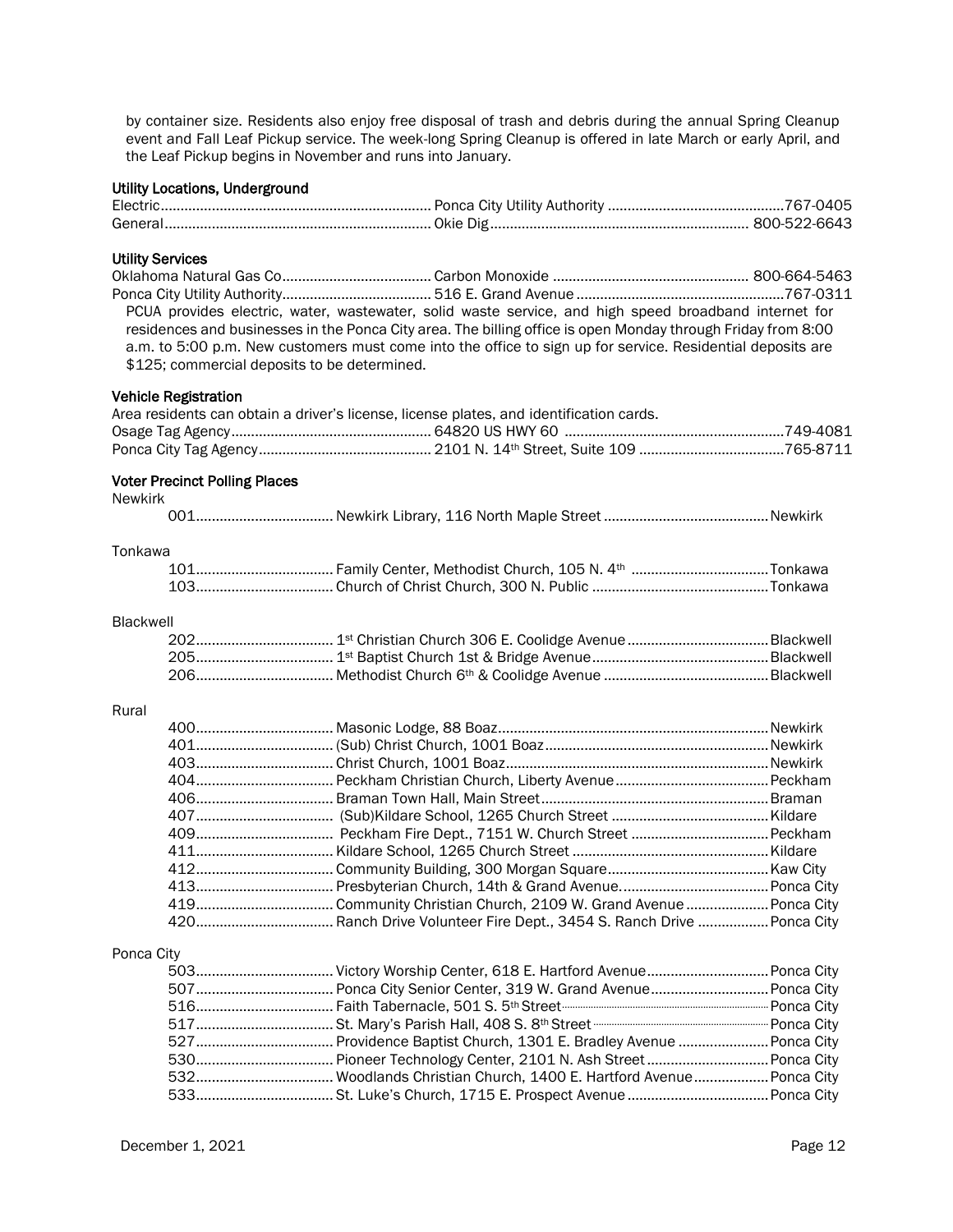#### Voter Registration

Weeds and Grass Abatement ................................ Development Services Hotline.......................................767-0331 Ponca City residents are urged to call this number to report any violations. Callers shall remain anonymous. Weeds include, but are not limited to, poison ivy, poison oak, poison sumac, and all vegetation at any state of maturity that exceed 12 inches in height, except healthy trees, shrubs, or produce for human consumption grown in a tended and cultivated garden, unless such trees and shrubbery constitute a hazard by their density or location. The term weeds does not include tended crops on land zoned and used for agricultural use which are planted more than 50 feet from a parcel zoned other than agricultural.

Wi-Fi Hotline............................................................ Leave Recorded Message..............................................763-8066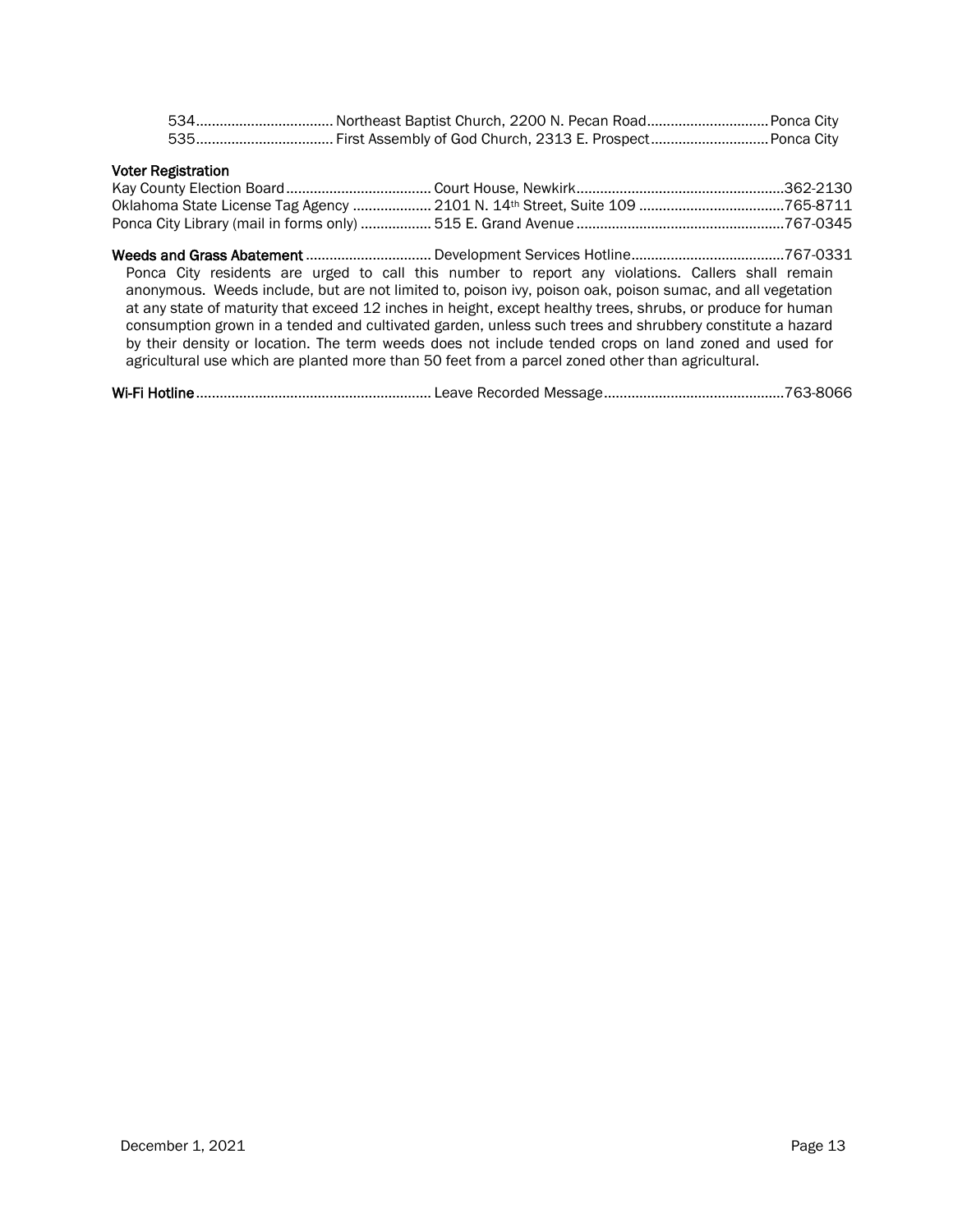# Child and Youth Services

|                                                          | The center cares for child care assisted families, tribal assisted families, and families with private pay tuition |  |
|----------------------------------------------------------|--------------------------------------------------------------------------------------------------------------------|--|
| rates based on total family income and size.             |                                                                                                                    |  |
|                                                          |                                                                                                                    |  |
|                                                          |                                                                                                                    |  |
|                                                          |                                                                                                                    |  |
|                                                          |                                                                                                                    |  |
|                                                          |                                                                                                                    |  |
|                                                          | Marland's Place brings children together with nurturing families. It is the only local foster placement agency in  |  |
| Kay County and is equipped with 24/7 on-call assistance. |                                                                                                                    |  |
|                                                          |                                                                                                                    |  |
|                                                          | Northern Oklahoma Youth Services operates an emergency youth shelter and offers a comprehensive array of           |  |
|                                                          | programs that strive to decrease the occurrence of child abuse, child neglect, family violence, teen pregnancy,    |  |
| and juvenile delinquency.                                |                                                                                                                    |  |
|                                                          |                                                                                                                    |  |
|                                                          |                                                                                                                    |  |
|                                                          |                                                                                                                    |  |
|                                                          | The Ponca Tribe Early Childhood Development Center operates under the umbrella of the Ponca Tribe of               |  |
|                                                          | Oklahoma and focuses on providing the highest degree of quality services and support to Tribal families and        |  |
|                                                          | children living in the immediate Ponca Tribal Community and their unique needs. However, children of all race      |  |
|                                                          | and ethnicity are welcome and will receive the same level of care regardless of race, religion, creed, etc.        |  |
|                                                          |                                                                                                                    |  |
| <b>Clothing Assistance</b>                               |                                                                                                                    |  |
|                                                          |                                                                                                                    |  |
|                                                          | The store provides a voucher for 7 tops, 7 pants, and 2 pair of shoes on Tuesdays and Thursdays from 9:30          |  |
| a.m. to 12:00 p.m.                                       |                                                                                                                    |  |
|                                                          |                                                                                                                    |  |
|                                                          | The Clothing Center provides free clothing and is open on Tuesdays and Thursdays from 10:00 a.m. to 12:00          |  |
|                                                          |                                                                                                                    |  |
|                                                          | p.m. The Center also offers special assistance programs for Christmas toys, school supplies, winter coats and      |  |
| blankets, maternity and newborns.                        |                                                                                                                    |  |
|                                                          |                                                                                                                    |  |
| <b>Disability Services</b>                               |                                                                                                                    |  |
|                                                          |                                                                                                                    |  |
|                                                          | Golden Villa Adult Day Services is staffed with highly qualified professionals who help adults remain as active    |  |
|                                                          | and independent as possible through a variety of essential special services and activities. The purpose of the     |  |
|                                                          | services is to help meet the physical, social and emotional needs of older adults and those with disabilities.     |  |
|                                                          | At-home caregivers can have peace of mind knowing that their family members are in a safe and secure               |  |
|                                                          | environment with licensed professional caregivers that are able to deliver the personal attention and              |  |
|                                                          | supervised care necessary for their loved ones to have their best quality of life.                                 |  |
|                                                          |                                                                                                                    |  |
|                                                          | Child Sight Program offers eye screenings for children as young as 6 months using the SPOT Camera.                 |  |
|                                                          |                                                                                                                    |  |
|                                                          | The Fue Class Assistance program belos these in need of eye glasses. Applications are available at the offices     |  |

The Eye Glass Assistance program helps those in need of eye glasses. Applications are available at the offices of Dr. Stuever, Dr. Campbell, Dr. Mayer, Dr. Dorman and Dr. Zwanzinger. Opportunity Center ................................................. 2225 N. Union Street .....................................................765-6782

The Opportunity Center, Inc. is a non-profit organization dedicated to the well-being of adults with developmental disabilities by providing vocational and residential services.

Supported Community Lifestyle.......................................................................................................................762-7296 Supported Community Lifestyles provides clinical, residential, and vocational support for individuals with developmental disabilities and specializes in working with people with dual diagnosis and severe behavioral challenges.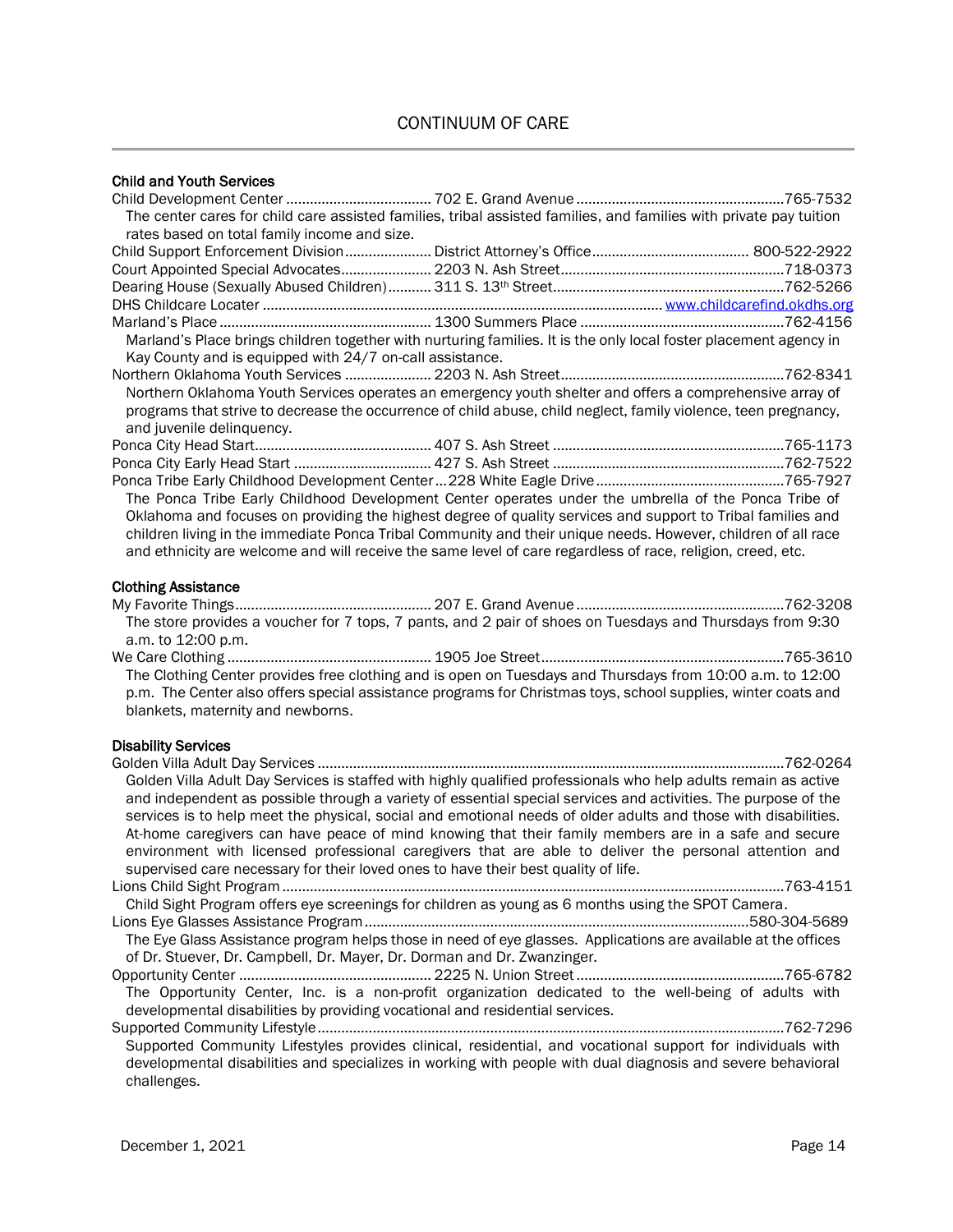#### Disaster Assistance

|                             | While occasionally working directly with the public, Storehouse Ministry has found the best way to reach those |  |
|-----------------------------|----------------------------------------------------------------------------------------------------------------|--|
|                             | in need, is to funnel most of their donated items to already established charitable venues who target core     |  |
|                             | groups such as students, seniors, families & children, homeless and reentries, and anyone who needs short      |  |
| term, immediate assistance. |                                                                                                                |  |

#### Domestic Violence Services

| Survivor Resource Network, Inc. offers survivors of abuse a 24-hour hotline answered by trained advocates,    |  |
|---------------------------------------------------------------------------------------------------------------|--|
| an emergency safe shelter in a secure location, case management, counseling, support groups and court         |  |
| advocacy. Qualified and compassionate staff and volunteers serve the community 24/7, 365 days a year,         |  |
| working to end domestic violence and sexual assault and to ensure safety for all families through prevention, |  |
| education, treatment and support.                                                                             |  |

#### Education Resources

| Provides children a free age appropriate book mailed directly to their home monthly until they turn five years |  |
|----------------------------------------------------------------------------------------------------------------|--|
| old.                                                                                                           |  |
|                                                                                                                |  |
|                                                                                                                |  |
| The Ponca City Library provides access to the best sources of information, current technology, quality         |  |
| collections, outstanding programs and exceptional service, so that residents have the resources they need to   |  |
| make informed decisions, explore topics of interest and successfully learn throughout their lives. Various     |  |
| audio-visual materials and special services are also available, including: curb-side pick-up, homebound book   |  |
| delivery, preschool story times, adult discussion groups, and volunteer income tax site. Library cards and     |  |
| programs are free. The library is open Monday from 9:00 a.m. to 9:00 p.m. and Tuesday through Saturday         |  |
| from 9:00 a.m. to 6:00 p.m. More information about Library services is available at: www.poncacitylibrary.com  |  |
|                                                                                                                |  |

#### Employment Assistance

|--|--|--|

#### Healthy Resources

|                                                                                                                                                                                                                               | Free meals served Monday thru Thursday, 5:30 p.m. to 6:00 p.m. |           |
|-------------------------------------------------------------------------------------------------------------------------------------------------------------------------------------------------------------------------------|----------------------------------------------------------------|-----------|
| . The contract of the contract of the contract of the contract of the contract of the contract of the contract of the contract of the contract of the contract of the contract of the contract of the contract of the contrac | $\sim$ $\sim$ $\sim$ $\sim$ $\sim$ $\sim$                      | --- -- -- |

Kay County Health Department ............................. 433 Fairview Avenue......................................................762-1641 The Health Department offers educational, diagnostic, and treatment services related to development, behavior, speech, language, and hearing for children; communicable disease Investigation and follow-up; client-centered nutrition counseling with a licensed and registered dietitian; WIC nutrition services; as well as childhood immunizations, adult immunizations, flu vaccinations, and COVID-19 vaccinations. The Health Department also offers emergency contraception (including Plan B), pregnancy tests, pap smears, breast exams, STD testing, anemia testing, blood pressure, height, weight, well women or well man physical exams, as well as counseling on birth control, infertility problems, nutrition, and hygiene. If a minor (a client under 18 years of age) is involved in a family planning or a sexually transmitted disease clinic the Health Department will not contact the parent regarding the clinic involvement, but does strongly encourage the client to do so. Hours are Monday through Friday from 8:00 a.m. to 5:00 p.m.

Living Hope Pregnancy Center.........................................................................................................................765-9689 Meals on Wheels ..............................................................................................................................................767-9010

Meals are delivered to clients who live within the Ponca City limits Monday through Friday for a nominal fee to offset expenses. Eligibility is based upon need and age (typically 65 and older), although special situations and circumstances are considered on a case-by-case basis.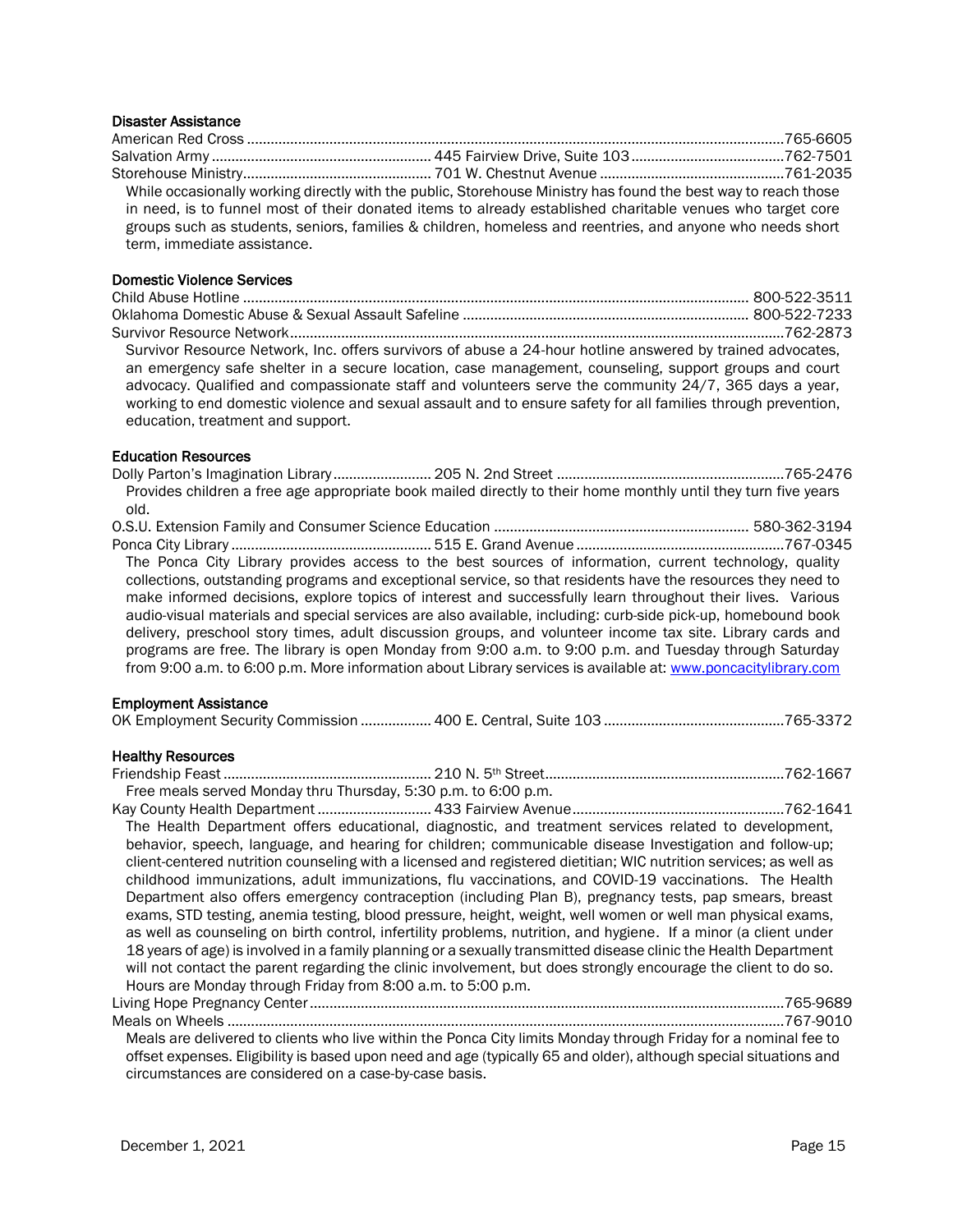|                       | New Emergency Resource Agency (NERA) is a state-of-the-art Food and Resource Center affiliated with the           |  |
|-----------------------|-------------------------------------------------------------------------------------------------------------------|--|
|                       | Regional Food Bank of Oklahoma and a United Way Partner Agency that provides assistance with groceries,           |  |
|                       | utilities, rent and prescriptions. As one of only twelve official Food Resource Centers in the state of Oklahoma, |  |
|                       | NERA has been certified by the Regional Food Bank for adopting and adhering to their high standards of service    |  |
| and produce delivery. |                                                                                                                   |  |

| DHS provides adult and family services; child welfare services; community living, aging and protective services; |  |
|------------------------------------------------------------------------------------------------------------------|--|
| child support services; child care services; and developmental disabilities services. OKDHS is an online         |  |
| benefits resource for Supplemental Nutrition Assistance Program; SoonerCare (Medicaid), Child Care;              |  |
| Temporary Assistance for Needy Families; Low-Income Energy Assistance Program; Oklahoma School                   |  |
| Breakfast and Lunch Program; Woman, Infants, Children; Citizenship & Benefits; and Replacement Cards.            |  |
|                                                                                                                  |  |
|                                                                                                                  |  |
|                                                                                                                  |  |
| Free meals served Monday thru Saturday, 10:00 a.m. to 2:00 p.m.                                                  |  |
|                                                                                                                  |  |
|                                                                                                                  |  |
|                                                                                                                  |  |
| United Way of Ponca City invests resources for the most important needs by partnering with new and existing      |  |
| programs to product measurable, effective results. Community programs supported by the United Way include:       |  |
| Boys Scout Cimarron of America, Child Development Center, Girl Scouts of Eastern Oklahoma, New Emergency         |  |
| Resource Agency, Survivor Resource Network, Peachtree Landing, Retired Senior Volunteer Program, Golden          |  |
| Villa, Northern Oklahoma Youth Services, and American Red Cross. United Way projects and programs include:       |  |
| Dolly Parton's Imagination Library, Heartline, Inc, FAMILYWIZE, Prescription Discount Program, national          |  |

## Homeless Assistance

CDSA Community Solutions ................................... 114 S. Independence, Enid ..................................580-242-6131 CDSA provides HMIS (Homeless Management Information System) across a broad geographic region. HMIS is an information technology system used to collect client-level data as well as data on the provision of services to homeless individuals and families and people at risk of homelessness. CDSA also coordinates the North Central Oklahoma Continuum of Care. The Continuum of Care Program is designed to promote community wide commitment to the goal of ending homelessness; provide funding for efforts by nonprofit providers, and state and local governments to quickly rehouse homeless individuals and families.

Association of Letter Carriers Food Drive, and RX for Oklahoma, United Way is a Volunteer Income Tax Site and

offices the TSET Healthy Living Program and Kay County Healthy Living Coalition.

#### Housing Assistance

- CDSA Community Solutions ................................... 114 S. Independence, Enid ..................................580-242-6131 Provides weatherization for low-income families in Garfield, Grant, Kay, Logan, Noble, and Payne Counties that may be eligible to receive services. Trained weatherization crew members assess the home and use specialized software to determine the most effective ways to reduce energy usage. The crew then addresses the top needs.
- CDBG Homebuyer Assistance Program................. 516 E. Grand Avenue .....................................................763-8094 Decreases the barriers preventing low to moderate income individuals and families from owning homes. The Homebuyer Assistance Program is on a first come, first served basis which provides income eligible applicants with assistance for down payment and closing costs up to \$3,500, based on funding availability.
- CDBG Interim Assistance/Special Services Program .. 516 E. Grand Avenue ............................................763-8094 Provides interim assistance to income-eligible owner-occupants where immediate action is necessary in order to stop the physical deterioration of residential properties until something permanent can be undertaken, and to eliminate conditions which threaten their health and safety. Interim assistance will be available on a first come, first served basis for the replacement of sewer lines, gas lines, water lines, the removal of architectural barriers, and any other emergency type situation to stop the physical deterioration of residential properties, based on funding availability.
- Habitat for Humanity ........................................................................................................................................765-2794 Builds and sells affordable interest-free homes, provides low-cost home repairs, offers financial and homeowner education and advocates for policies that create more housing for struggling families. Habitat for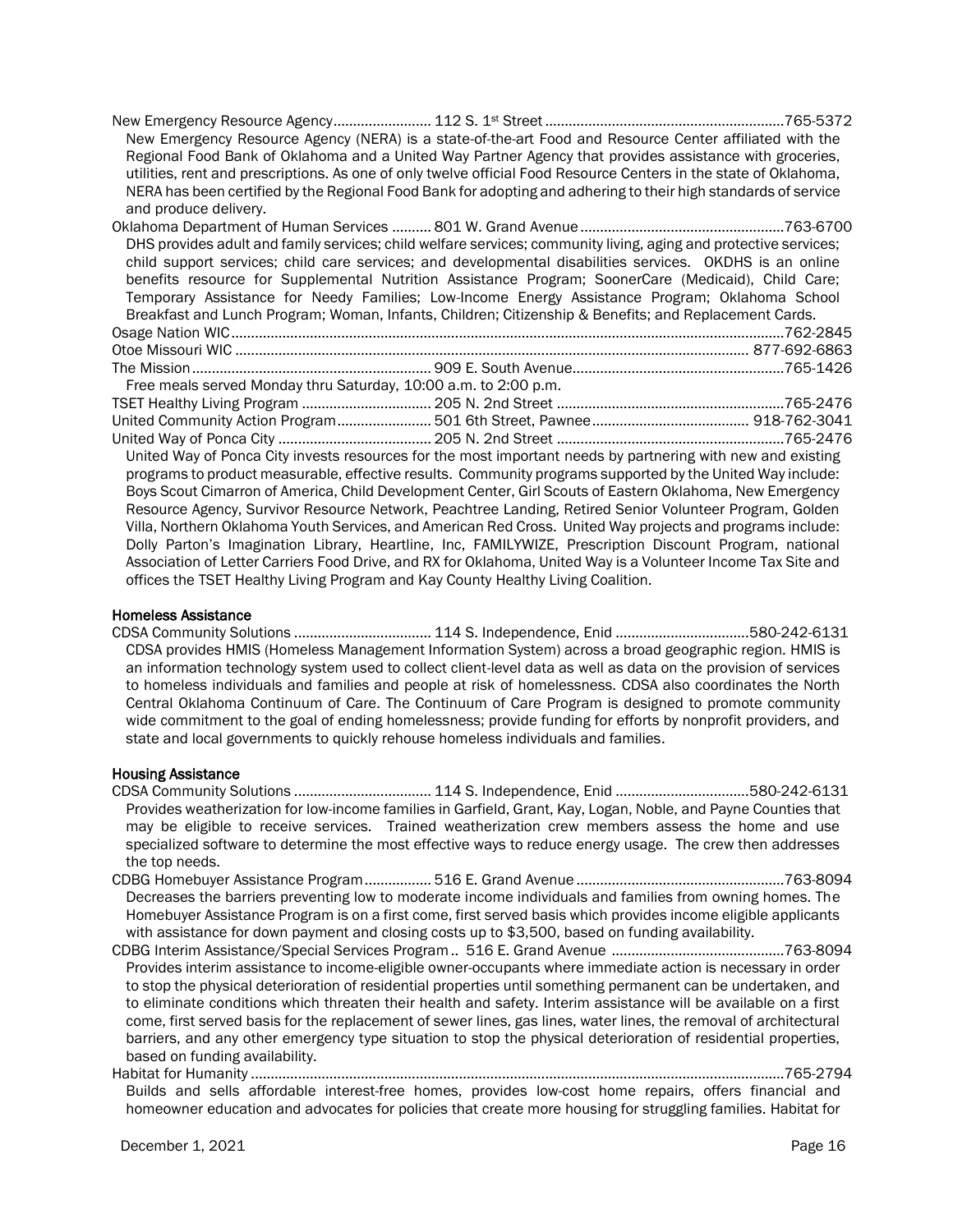Humanity helps working families realize the dream of homeownership, breaks the cycle of poverty and builds a stronger community, by offering a hand up, not a hand out, because when families actively invest in obtaining a stable place to call home, they can begin to thrive. The Habitat ReStore accepts donations and re-sells new and used building supplies, furniture, appliances and more to the public at deeply discounted prices.

- New Emergency Resource Agency......................... 112 S. 1st Street............................................................765-5372 New Emergency Resource Agency (NERA) is a state-of-the-art Food and Resource Center affiliated with the Regional Food Bank of Oklahoma and a United Way Partner Agency that provides assistance with groceries, utilities, rent and prescriptions. As one of only twelve official Food Resource Centers in the state of Oklahoma, NERA has been certified by the Regional Food Bank for adopting and adhering to their high standards of service and produce delivery.
- Ponca City Housing Authority ................................. 201 E. Broadway Avenue...............................................762-4445 Oversees both public housing and voucher programs, if available. The housing authority owns and manages facilities across the city. The PCHA offers a wide variety of programs ranging from affordable public housing, housing projects, and subsidized housing. Affordable housing means rental or owner-occupied housing that costs at or less than 30% of ones' gross income. Subsidized housing means that the government assists in paying for a residence. It can either be all or a portion of the monthly payment, depending on the person's income.

#### Income Tax Assistance (Volunteer)

#### Legal Aid

#### Mental Health Assistance

| Assistant de March 1/2014 al de March 2006 Deuxes and Deuxe counties in Oklohome with a wide you that us fragmental |  |
|---------------------------------------------------------------------------------------------------------------------|--|

Assists residents of Kay, Noble, Osage, Pawnee and Payne counties in Oklahoma with a wide variety of mental health services, including outpatient counseling, case management, emergency services, and support groups.

Grand Lake Mental Health - Kay County Clinic ..... 407 W. South Avenue ....................................................749-5056 Offers a variety of programs and services for individuals age four throughout lifespan. Outpatient services include individual therapy, family therapy, group therapy, individual rehabilitation, group rehabilitation, case management services, and medication management services. Programs offered for children and adolescents who have increased behavioral health issues is Systems of Care / Wraparound Services. Other programs offered on a limited basis include Mental Health Court and Temporary Assistance for Needy Families.

#### Pharmaceutical Take Back (Oklahoma Bureau of Narcotics)

|--|--|--|

#### Prescription Assistance

| Assists the uninsured and underinsured by providing prescription drug discount cards to families and    |                                                                                                                                                                                                                                                                                                                                                                                      |
|---------------------------------------------------------------------------------------------------------|--------------------------------------------------------------------------------------------------------------------------------------------------------------------------------------------------------------------------------------------------------------------------------------------------------------------------------------------------------------------------------------|
| individuals.                                                                                            |                                                                                                                                                                                                                                                                                                                                                                                      |
|                                                                                                         |                                                                                                                                                                                                                                                                                                                                                                                      |
| New Emergency Resource Agency (NERA) is a state-of-the-art Food and Resource Center affiliated with the |                                                                                                                                                                                                                                                                                                                                                                                      |
| Regional Food Bank of Oklahoma and a United Way Partner Agency that provides assistance with groceries, |                                                                                                                                                                                                                                                                                                                                                                                      |
| utilities, rent and prescriptions.                                                                      |                                                                                                                                                                                                                                                                                                                                                                                      |
|                                                                                                         | $\overline{z}$ $\overline{z}$ $\overline{z}$ $\overline{z}$ $\overline{z}$ $\overline{z}$ $\overline{z}$ $\overline{z}$ $\overline{z}$ $\overline{z}$ $\overline{z}$ $\overline{z}$ $\overline{z}$ $\overline{z}$ $\overline{z}$ $\overline{z}$ $\overline{z}$ $\overline{z}$ $\overline{z}$ $\overline{z}$ $\overline{z}$ $\overline{z}$ $\overline{z}$ $\overline{z}$ $\overline{$ |

Rx for Oklahoma-Prescription Assistance Program ......................................................... 765-9022 or 877-RX4-OKLA

Senior Citizen Resources NODA Area Agency on Aging ................................................................................................................... 800-749-1149 Oklahoma Department of Human Services .......... 801 W. Grand Avenue ....................................................763-6700 DHS provides adult and family services; child welfare services; community living, aging and protective services; child support services; child care services; and developmental disabilities services. OKDHS is an online benefits resource for Supplemental Nutrition Assistance Program; SoonerCare (Medicaid), Child Care;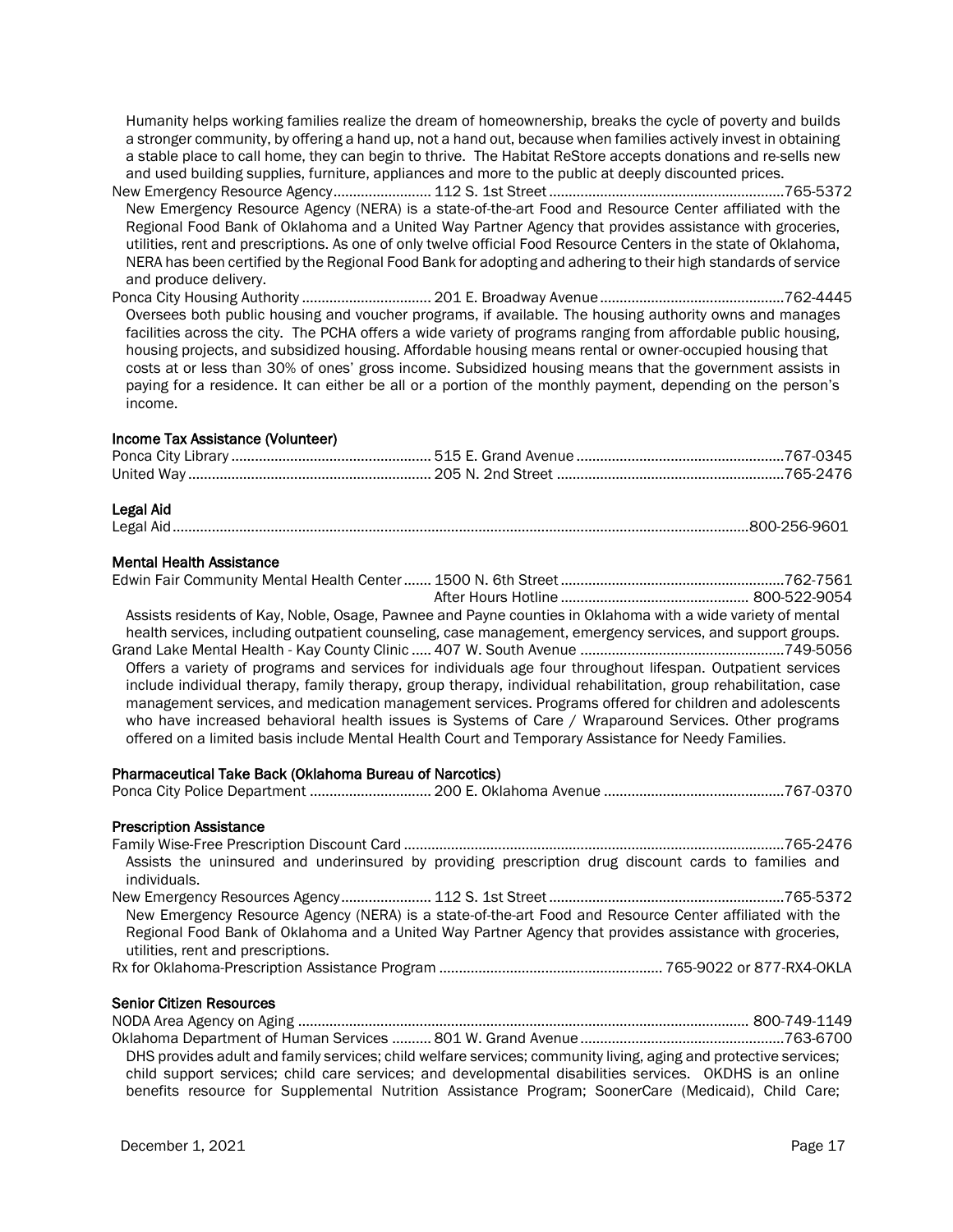Temporary Assistance for Needy Families; Low-Income Energy Assistance Program; Oklahoma School Breakfast and Lunch Program; Woman, Infants, Children; Citizenship & Benefits; and Replacement Cards. Ponca City Senior Center........................................ 319 W. Grand Avenue ....................................................763-8051

The Senior Center provides weekly activities, assists with scheduling Medicare Part D prescription appointments, hosts quarterly meetings of the Senior Resource Network, and serves meals Monday through Friday for a nominal fee.

Retired Senior Volunteer Program...................................................................................................................762-9412 Works to engage resident 55 years of age and older in meaningful volunteer opportunities which meet valid community needs, such as medical transportation, ramps, and resources for seniors. The Senior Resource Program provides residents 55 and older, their family members and caregivers with information and referral assistance regarding Medicare health and drug insurance plans, caregiver support groups, long-term care options and many other services for seniors.

#### Shelter Assistance

|                                   | Temporary Emergency Shelter for single women, single parents, and families. Must have valid picture ID, and   |  |
|-----------------------------------|---------------------------------------------------------------------------------------------------------------|--|
|                                   | a warrant clearance from the Police Department (Cannot have been arrested on any assault and battery,         |  |
|                                   | domestic violence, or drugs in the last 5 years to qualify). Intakes after 4:00 p.m.                          |  |
|                                   |                                                                                                               |  |
|                                   |                                                                                                               |  |
|                                   | Survivor Resource Network, Inc. offers survivors of abuse a 24-hour hotline answered by trained advocates,    |  |
|                                   | an emergency safe shelter in a secure location, case management, counseling, support groups and court         |  |
|                                   | advocacy. Qualified and compassionate staff and volunteers serve the community 24/7, 365 days a year,         |  |
|                                   | working to end domestic violence and sexual assault and to ensure safety for all families through prevention, |  |
| education, treatment and support. |                                                                                                               |  |

#### Social Security

| www.okdrs.gov/guide/social-security-administration |  |
|----------------------------------------------------|--|

Monday-Tuesday 9:00 a.m. to 4:00 p.m.; Wednesday 9:00 a.m. to Noon; Thursday-Friday 9:00 a.m. to 4:00 p.m.

#### Substance Abuse

|                                                          | Assists residents of Kay, Noble, Osage, Pawnee and Payne counties in Oklahoma with a wide variety of mental      |  |
|----------------------------------------------------------|------------------------------------------------------------------------------------------------------------------|--|
|                                                          | health services, including outpatient counseling, case management, emergency services, and support groups.       |  |
| After hours, call our emergency hotline at 800-522-9054. |                                                                                                                  |  |
|                                                          |                                                                                                                  |  |
|                                                          | Offers a variety of programs and services for individuals age four throughout lifespan. Outpatient services      |  |
|                                                          | include individual therapy, family therapy, group therapy, individual rehabilitation, group rehabilitation, case |  |
|                                                          | management services, and medication management services. Programs offered for children and adolescents           |  |
|                                                          | who have increased behavioral health issues is Systems of Care / Wraparound Services. Other programs             |  |
|                                                          | offered on a limited basis include Mental Health Court and Temporary Assistance for Needy Families.              |  |
|                                                          |                                                                                                                  |  |
|                                                          |                                                                                                                  |  |
|                                                          |                                                                                                                  |  |
| <b>Support Groups/Help Lines</b>                         |                                                                                                                  |  |
|                                                          |                                                                                                                  |  |
|                                                          |                                                                                                                  |  |
|                                                          |                                                                                                                  |  |
|                                                          |                                                                                                                  |  |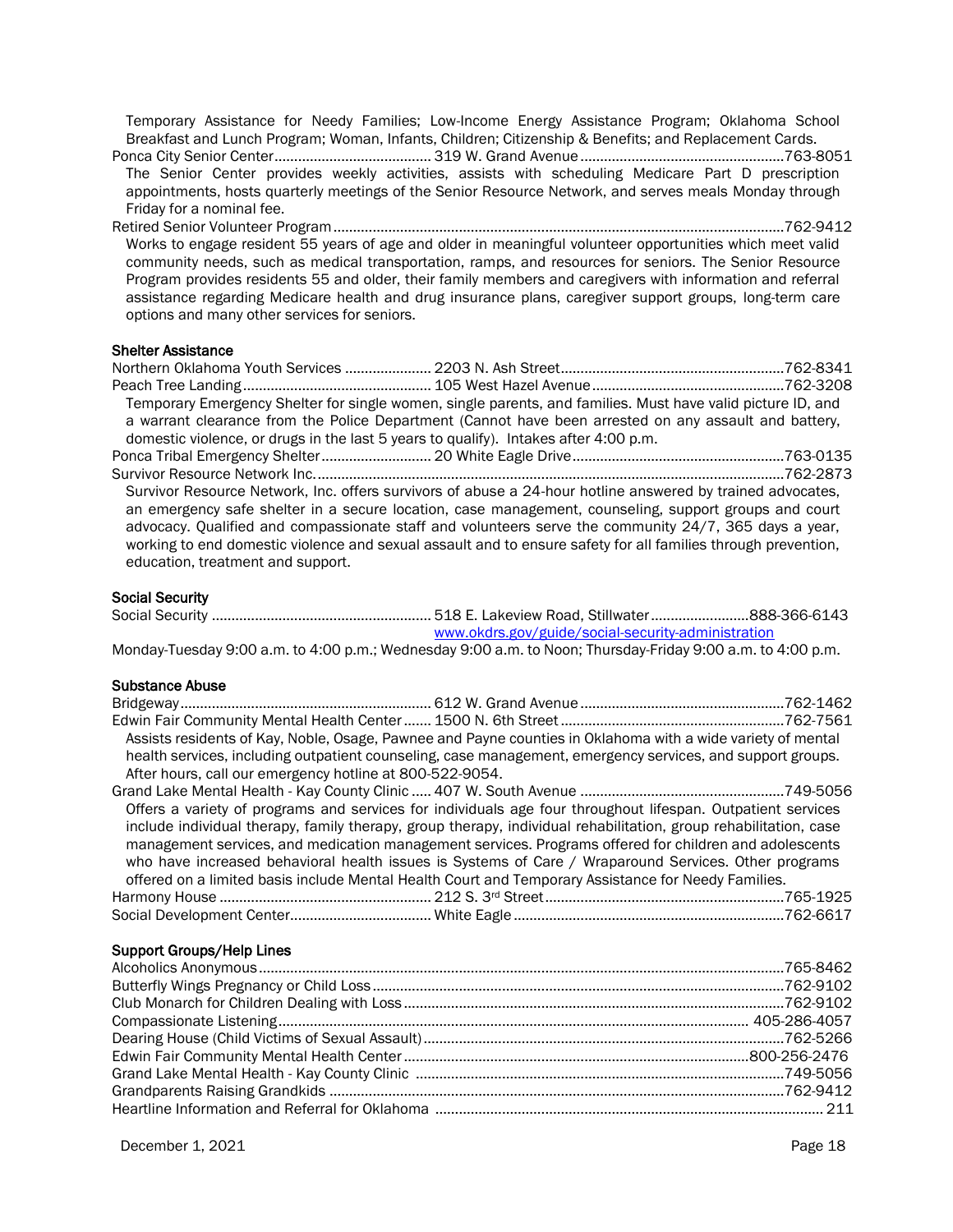#### Transportation Resources

Cimarron Transit ..................................................... 222 East Grand Avenue, Suite 308 ..............................718-0444 Cimarron Public Transit provides curb-to-curb transportation service on a demand/response basis, subject to availability. Transportation provided Monday through Friday, 5:00 a.m. to 5:00 p.m. Limited service on Saturdays. For hours of operation, routes, and fares contact the Transit Provider. Americans with Disabilities equipped vehicles are available. Friendship Bikes ...............................................................................................................................................762-4990 Friendship Bikes is an all-volunteer bicycle ministry developed to provide wheels and hope, to people who need bicycles but cannot afford them. Sooner Ride..............................................................................................................................................877-404-4500 SoonerRide arranges transportation to medically necessary Non-Emergency services covered by SoonerCare. To schedule, call at least three business days before the appointment. A trip authorization number must be obtained in advance through the reservation line for gas/mileage reimbursement. Schedule rides during the hours of 7:00 a.m. to 6:00 p.m. Monday through Saturday. White Eagle Transit...........................................................................................................................................763-0139 White Eagle Transit provides only curb to curb service. The driver is not allowed to leave the vehicle to assist to and from a building. A 24-hour reservation is preferred, if 24-hour notice is not given then the service is subject to availability. Pickups start at 8:00 a.m. and end no later than 4:30 p.m.

## Veteran's Assistance

Veterans Benefits .................................................................................................................................... 877-222-8387 Veteran's Landing................................................... 400 E. Central Avenue, Suite 304........................ 580-362-6375 Veteran's Landing is a place where a veteran can go and get help if he\she wants it; a place for a veteran to be able to connect. A veteran may just need to sit and enjoy a cup of coffee and talk to fellow veterans or they may need help with a benefit question, employment needs, housing, and food. Veteran's Landing meets Veterans "where they are," and helps with the transition to family and community life. It is Ponca City's only peer run drop-in center that provides a family friendly, alcohol-free and drug free environment. The goal of the Veteran's Landing is to provide a broad range of counseling, outreach, referral services to eligible Veterans and their families in order to help make a satisfying post-war re-adjustment to civilian life. Family members of all veterans are eligible for Veteran's Landing services as well.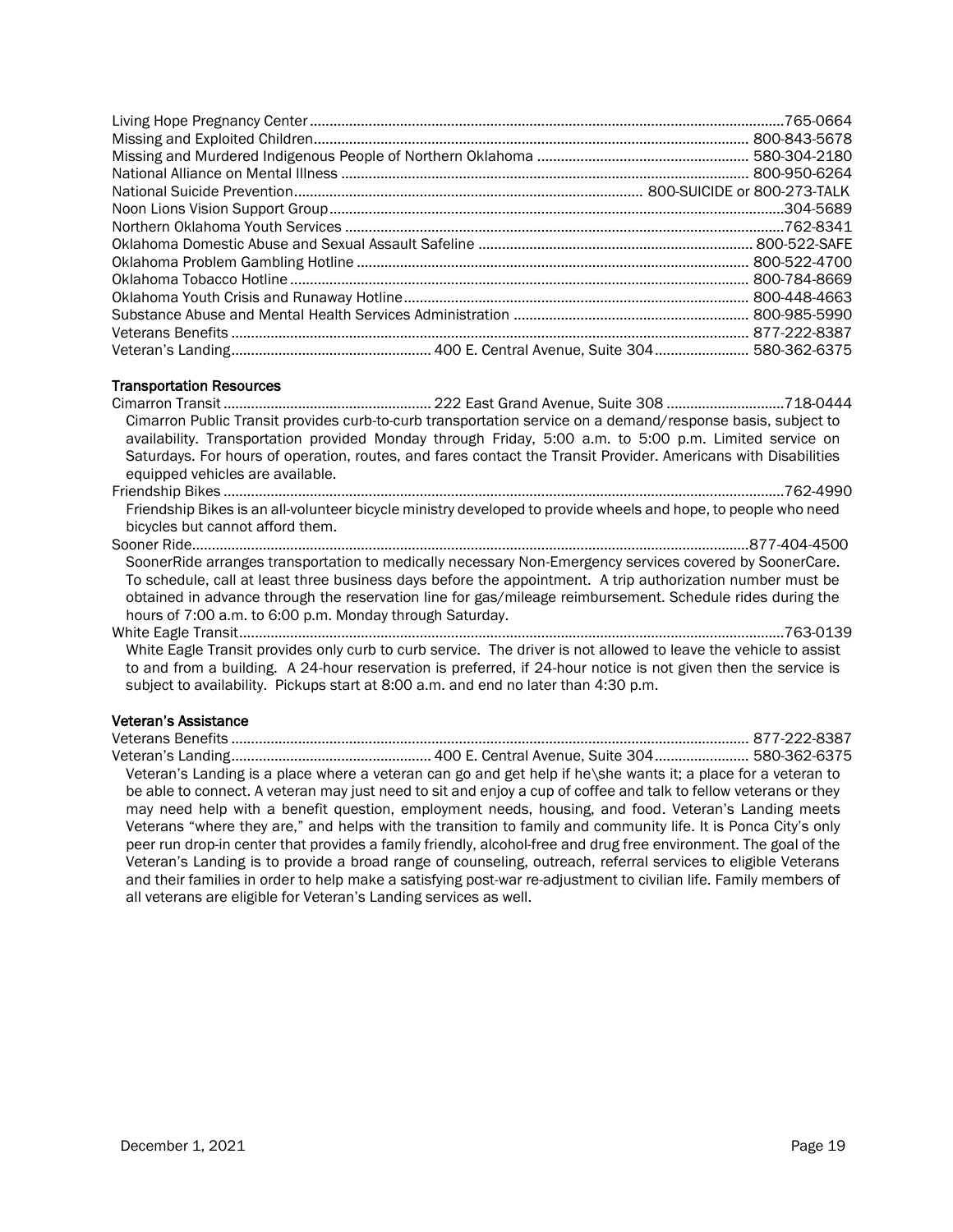# **BUSINESS**

| <b>Census Information</b>                               |                                                                                                             |  |
|---------------------------------------------------------|-------------------------------------------------------------------------------------------------------------|--|
|                                                         |                                                                                                             |  |
|                                                         | www.poncacitychamber.com                                                                                    |  |
| a growing, diversified and prosperous future.           | The Chamber's purpose is to serve as the business community's catalyst for leading the Ponca City area into |  |
|                                                         | www.poncacitytourism.com                                                                                    |  |
|                                                         | The purpose of the Ponca City Tourism Bureau is to increase attendance at local attractions and events.     |  |
|                                                         | Ponca City Development Authority  400 E. Central Avenue, Suite 200767-7070<br>www.goponca.com               |  |
| that helps facilitate growth in industry in Ponca City. | The Ponca City Development Authority is an award-winning, accredited economic development organization      |  |
|                                                         | www.poncacitymainstreet.com                                                                                 |  |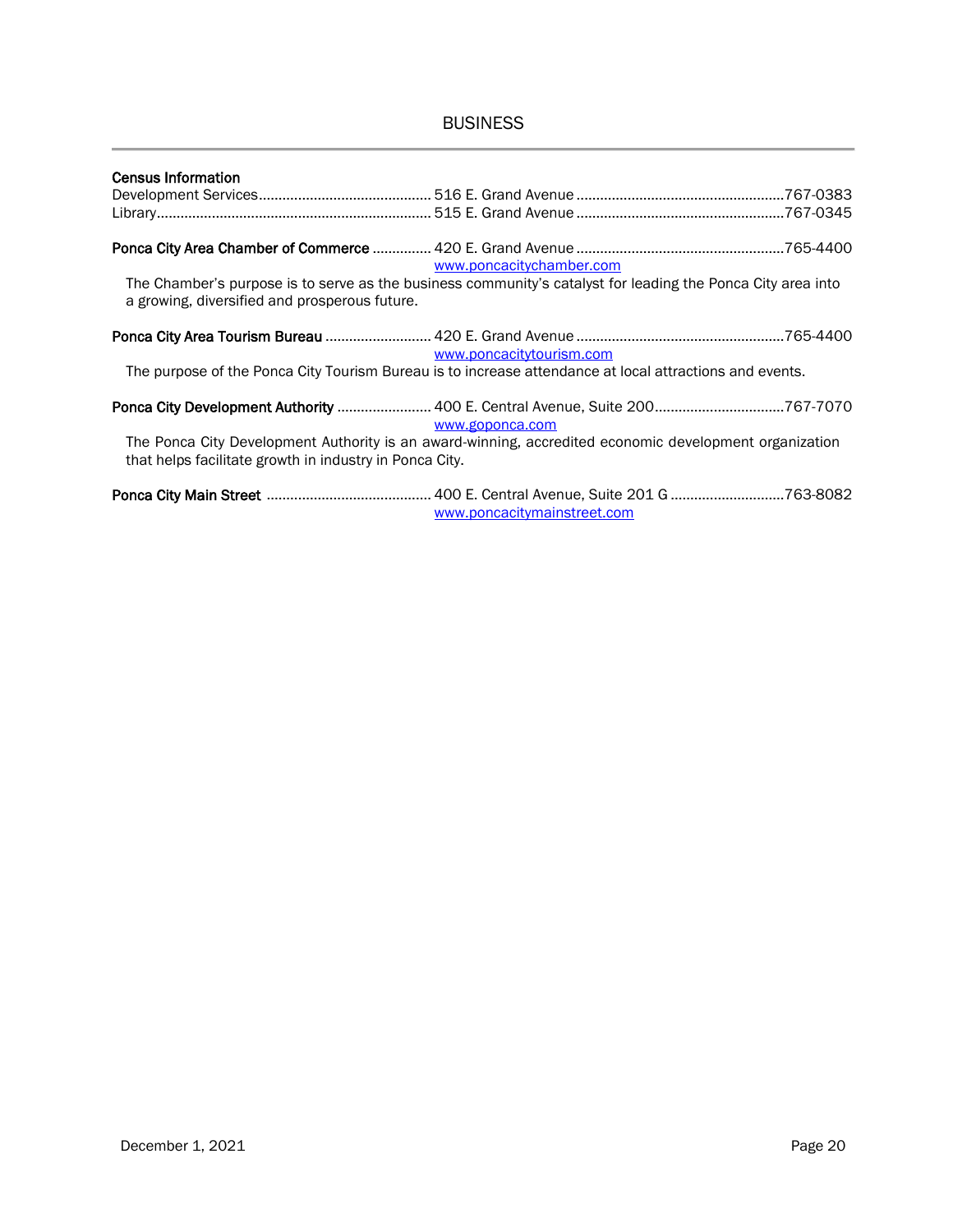## EDUCATION

| <b>Home School</b>                                                                                                                                                                                                                                                                                                                                                         |                            |  |
|----------------------------------------------------------------------------------------------------------------------------------------------------------------------------------------------------------------------------------------------------------------------------------------------------------------------------------------------------------------------------|----------------------------|--|
|                                                                                                                                                                                                                                                                                                                                                                            |                            |  |
|                                                                                                                                                                                                                                                                                                                                                                            |                            |  |
|                                                                                                                                                                                                                                                                                                                                                                            |                            |  |
|                                                                                                                                                                                                                                                                                                                                                                            | www.homeschooloklahoma.org |  |
|                                                                                                                                                                                                                                                                                                                                                                            |                            |  |
|                                                                                                                                                                                                                                                                                                                                                                            |                            |  |
| <b>Pre-Schools</b>                                                                                                                                                                                                                                                                                                                                                         |                            |  |
| Pre-School Traditional:                                                                                                                                                                                                                                                                                                                                                    |                            |  |
|                                                                                                                                                                                                                                                                                                                                                                            |                            |  |
|                                                                                                                                                                                                                                                                                                                                                                            |                            |  |
|                                                                                                                                                                                                                                                                                                                                                                            |                            |  |
|                                                                                                                                                                                                                                                                                                                                                                            |                            |  |
|                                                                                                                                                                                                                                                                                                                                                                            |                            |  |
|                                                                                                                                                                                                                                                                                                                                                                            |                            |  |
|                                                                                                                                                                                                                                                                                                                                                                            |                            |  |
|                                                                                                                                                                                                                                                                                                                                                                            |                            |  |
| Pre-School Church-Based:                                                                                                                                                                                                                                                                                                                                                   |                            |  |
|                                                                                                                                                                                                                                                                                                                                                                            |                            |  |
|                                                                                                                                                                                                                                                                                                                                                                            |                            |  |
|                                                                                                                                                                                                                                                                                                                                                                            |                            |  |
|                                                                                                                                                                                                                                                                                                                                                                            |                            |  |
|                                                                                                                                                                                                                                                                                                                                                                            |                            |  |
|                                                                                                                                                                                                                                                                                                                                                                            |                            |  |
|                                                                                                                                                                                                                                                                                                                                                                            |                            |  |
|                                                                                                                                                                                                                                                                                                                                                                            |                            |  |
| Schools-K through 12                                                                                                                                                                                                                                                                                                                                                       |                            |  |
| Public:                                                                                                                                                                                                                                                                                                                                                                    |                            |  |
|                                                                                                                                                                                                                                                                                                                                                                            |                            |  |
| Private:                                                                                                                                                                                                                                                                                                                                                                   |                            |  |
|                                                                                                                                                                                                                                                                                                                                                                            |                            |  |
|                                                                                                                                                                                                                                                                                                                                                                            |                            |  |
|                                                                                                                                                                                                                                                                                                                                                                            |                            |  |
| School-Technical                                                                                                                                                                                                                                                                                                                                                           |                            |  |
| Since 1973, Pioneer Technology Center (PTC) has provided the resources and training needed to fulfill its<br>mission of enhancing lives and securing futures. PTC offers full-time career specific programs to high school<br>and adult students so they can develop knowledge, technical skills, and character traits needed for success<br>in the workplace and in life. |                            |  |
| In addition to providing programs for the developing workforce. Pioneer Tech delivers an array of services for                                                                                                                                                                                                                                                             |                            |  |

In addition to providing programs for the developing workforce, Pioneer Tech delivers an array of services for In addition to providing programs for the developing workforce, Ploneer Tech delivers an array of services for<br>existing companies, start-up businesses, entrepreneurs, and industries; as well as adults who want to update or enhance existing job skills or just have fun with a hobby. Because PTC is part of a statewide network of technology centers, they have access to an unlimited pool of expertise that can help companies be more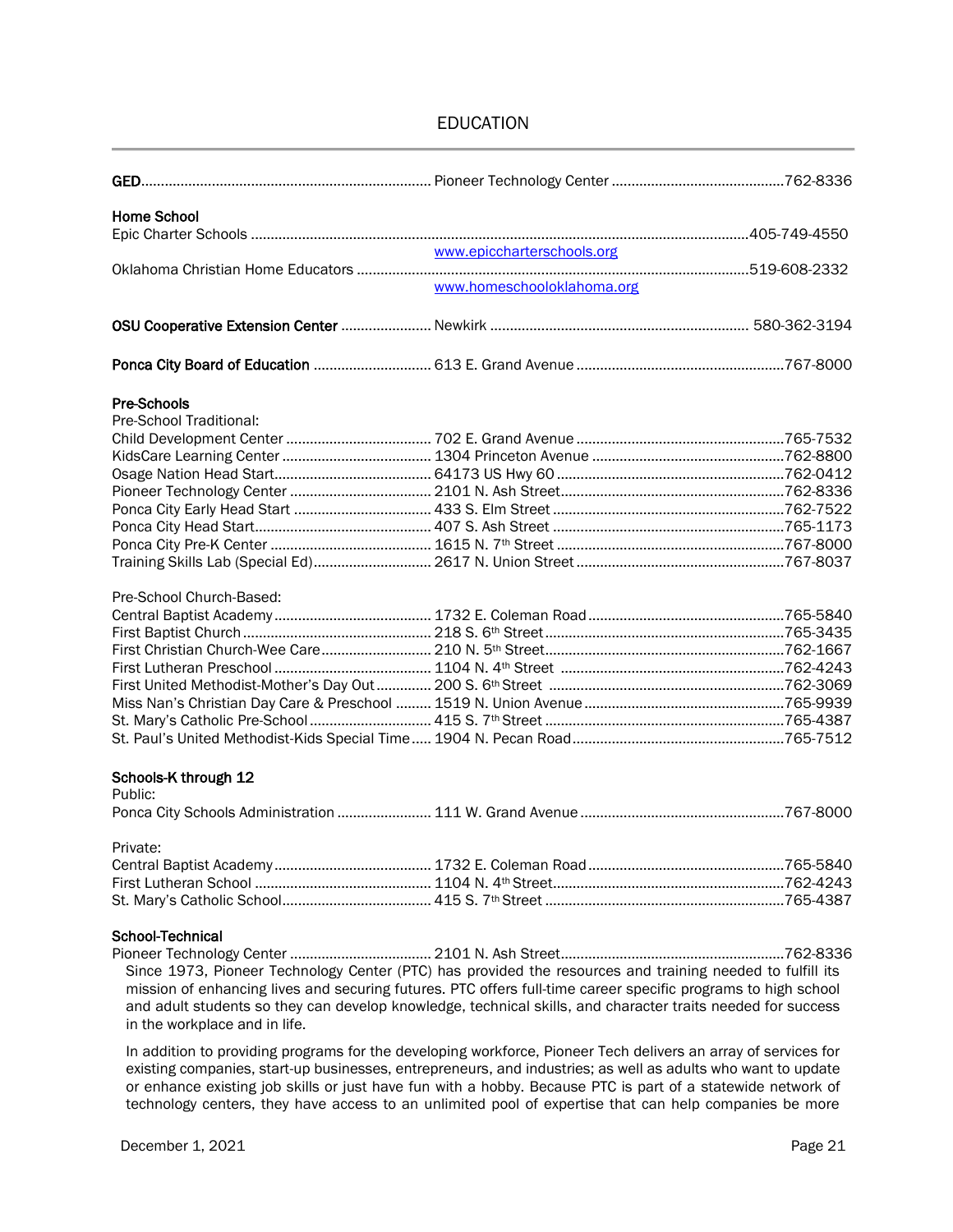profitable through increased efficiency, quality standards, and certifications that qualify them to work nationally and, in some cases, internationally. Each year over 10,000 individuals take advantage of these offerings that, in turn, enhance the area's business climate and economy, providing an increased number of jobs within the district.

Along with quality career specific programs, Pioneer Technology Center offers programs that allow students to find success in core academic subjects. Through the ABE/HSE program, adult students without a high school education can gain the knowledge needed to earn their diploma. Students whose native language is not English can take advantage of English as a Second Language (ESL) classes. For high school students at risk of not finishing high school, PTC offers the SHARE program along with credit recovery opportunities to assist them in meeting graduation requirements.

Full-Time Programs are for high school Juniors & Seniors as well as adults with some exceptions. Contact the Student Services office to schedule an assessment testing appointment. Classes typically run from the 2nd week in August through the last week of May.

Pioneer Tech offers short-term classes through Adult Training and Development (AT&D) in the Spring, Summer, and Fall. Online courses are always available and offer a wide range of highly interactive courses taken entirely over the Internet. All courses are led by expert instructors, many of whom are nationally known authors. Online courses are affordable, fun, fast, and convenient. Classes typically run the 2nd week in August - through the first week of December, 2nd week of January - the end of May, and June/July.

Pioneer Technology Center is open Monday through Thursday from 7:30 a.m. to 9:00 p.m. and Friday from 7:30 a.m. to 4:30 p.m. Visit pioneertech.edu to find out more about their programs and services.

#### Schools-University/College

| www.UCPoncaCity.com |  |
|---------------------|--|

The University Center at Ponca City offers college and university degree programs and coursework from several Oklahoma higher education institutions. The University Center provides associate, bachelor and master's degree programs.

Degree programs to choose from include: Accounting, Adult Education Management/Administration, Business Administration, Computer Science, Counseling Psychology, Criminal Justice, Early Childhood Education, Educational Leadership Administration, Elementary Education, Guidance and Counseling, Management, Organizational Leadership, Secondary Education, Special Education, Psychology and much more!

Courses are taught through distance learning channels, such as interactive television, as well as professors who teach in person at the University Center. Interactive television allows students and instructors to see, hear and talk to one another as if they are physically sitting in the same classroom.

The University Center is located at 2800 N. 14<sup>th</sup> Street in Ponca City. Academic advisement is available Monday-Friday to assist in enrollment, admission and college or university selection. Financial aid and scholarships are available for those who qualify.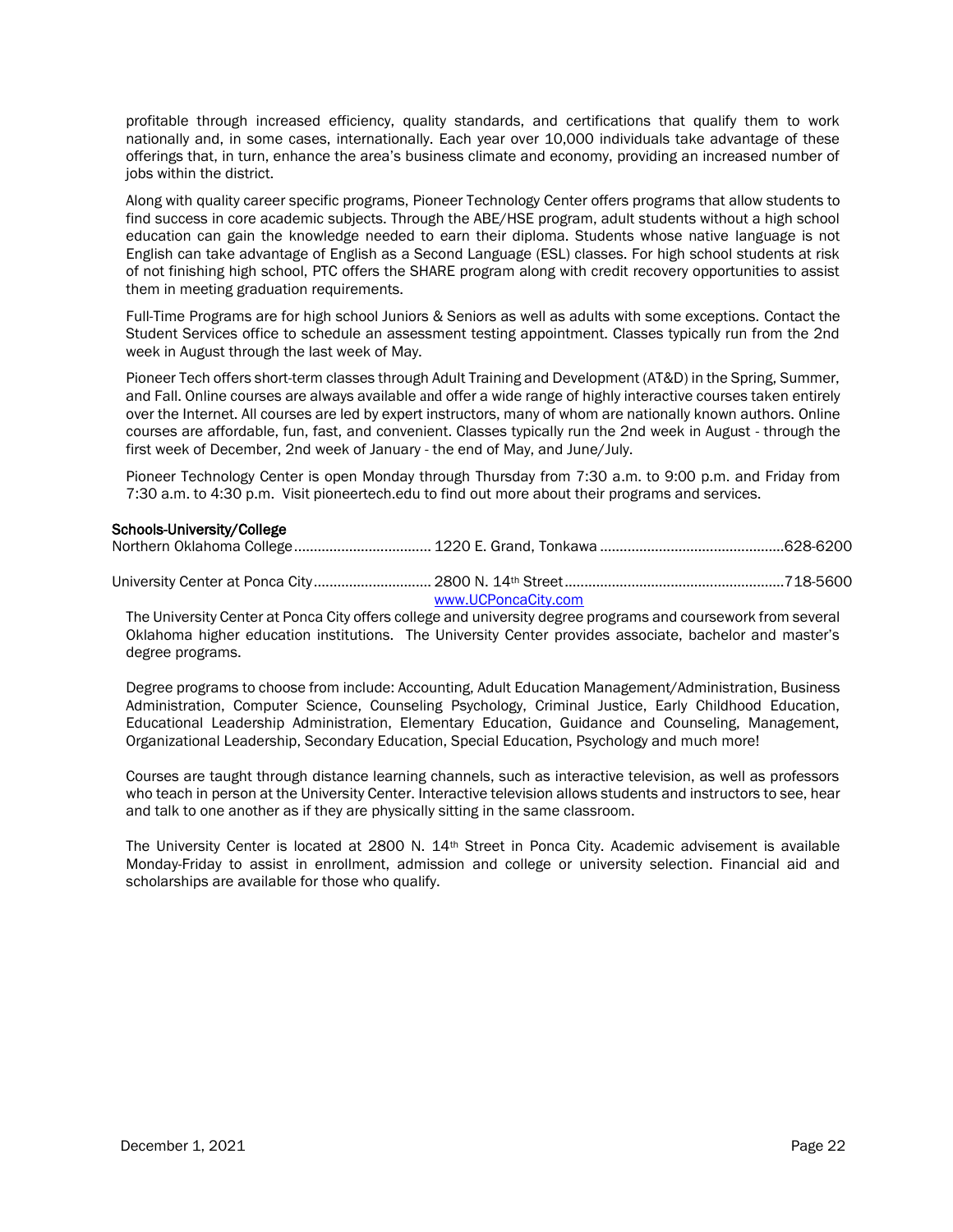# ARTS & ENTERTAINMENT

|                                                                        | www.poncacityok.gov                             |  |
|------------------------------------------------------------------------|-------------------------------------------------|--|
|                                                                        |                                                 |  |
|                                                                        | www.conocomuseum.com                            |  |
|                                                                        | Open Daily: Mon-Sat 10:00 a.m.-5:00 p.m.        |  |
|                                                                        | Sun 1:00-5:00 p.m.                              |  |
|                                                                        |                                                 |  |
|                                                                        | www.poncacityok.gov                             |  |
|                                                                        | Open Daily: Mon-Sat 10:00 a.m.-5:00 p.m.        |  |
|                                                                        |                                                 |  |
|                                                                        | www.poncacityok.gov                             |  |
|                                                                        | Open Tue-Sat 10:00 a.m.-5:00 p.m.               |  |
|                                                                        |                                                 |  |
|                                                                        | www.pioneerwomanmuseum.com                      |  |
|                                                                        | Open Monday 10:00 a.m.-5:00 p.m.                |  |
|                                                                        | Tue-Sat 9:00 a.m.-5:00 p.m.                     |  |
|                                                                        | (closed on Sunday & State holidays)             |  |
|                                                                        | Small admission fee                             |  |
|                                                                        |                                                 |  |
|                                                                        | www.poncacitytourism.com                        |  |
|                                                                        | The purpose of the Ponca City Tourism Bureau is |  |
|                                                                        | to increase attendance at local attractions and |  |
|                                                                        | events.                                         |  |
|                                                                        |                                                 |  |
|                                                                        | www.poncacityartassociation.org                 |  |
|                                                                        |                                                 |  |
|                                                                        | www.poncacitylibrary.com                        |  |
|                                                                        |                                                 |  |
|                                                                        | www.poncantheatre.com                           |  |
| Standing Bear Native American Park, Statue, Museum, & Education Center |                                                 |  |
|                                                                        |                                                 |  |
|                                                                        | www.standingbearpark.com                        |  |
|                                                                        | Park is open Daily 6:00 a.m.-11:00 p.m.         |  |
|                                                                        | Museum is open Mon-Fri 9:00 a.m.-5:00 p.m.      |  |
|                                                                        | Sat 10:00 a.m.-2:00 p.m. Closed on Sunday       |  |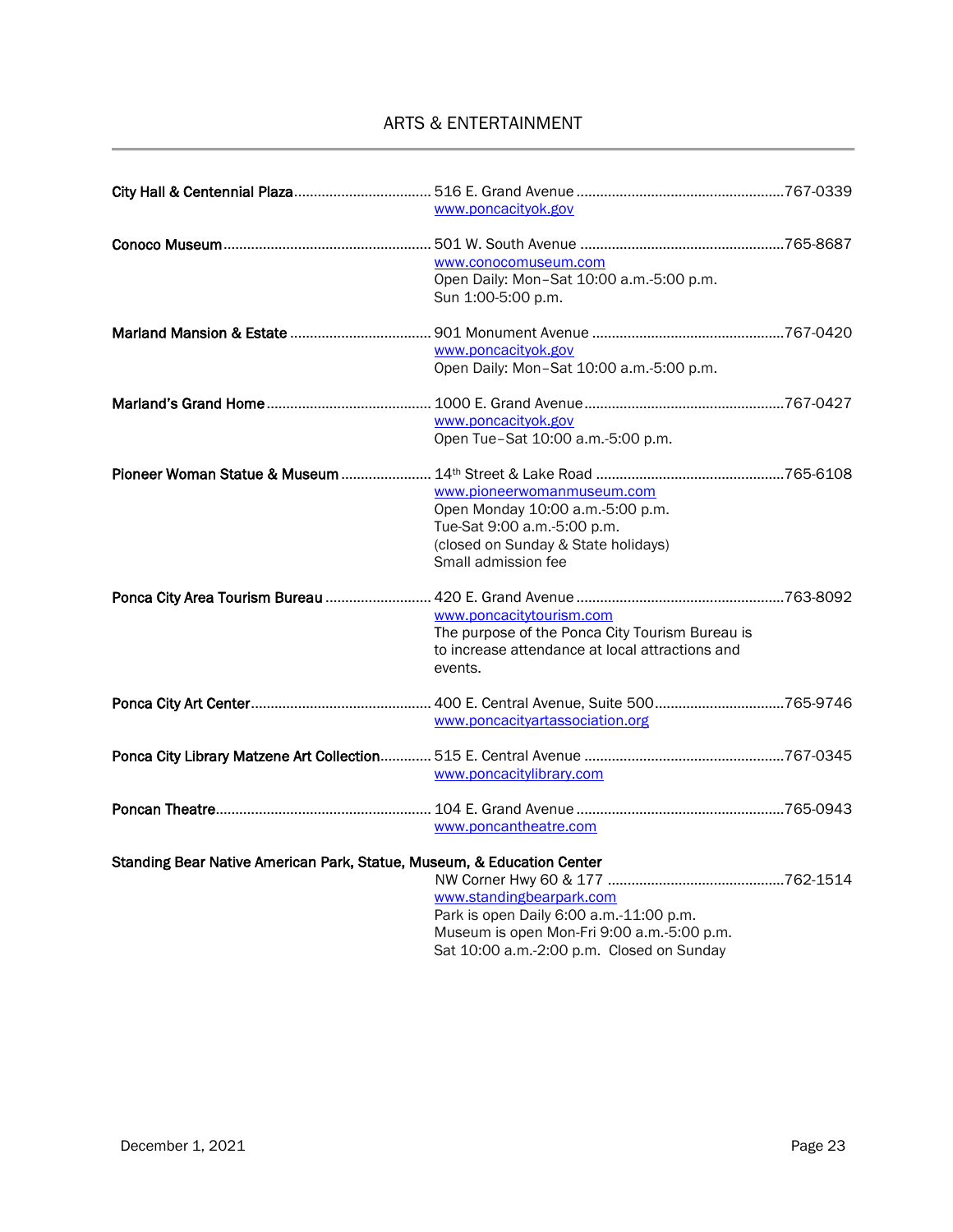# **COMMUNICATIONS**

## Cable Television, Satellite Television, Internet & Phone Services

## **Print Media**

|  | This newspaper is published 5 times a week, Tuesday through Friday mornings, and on Saturday morning. |  |
|--|-------------------------------------------------------------------------------------------------------|--|

#### Radio

## **Shipping**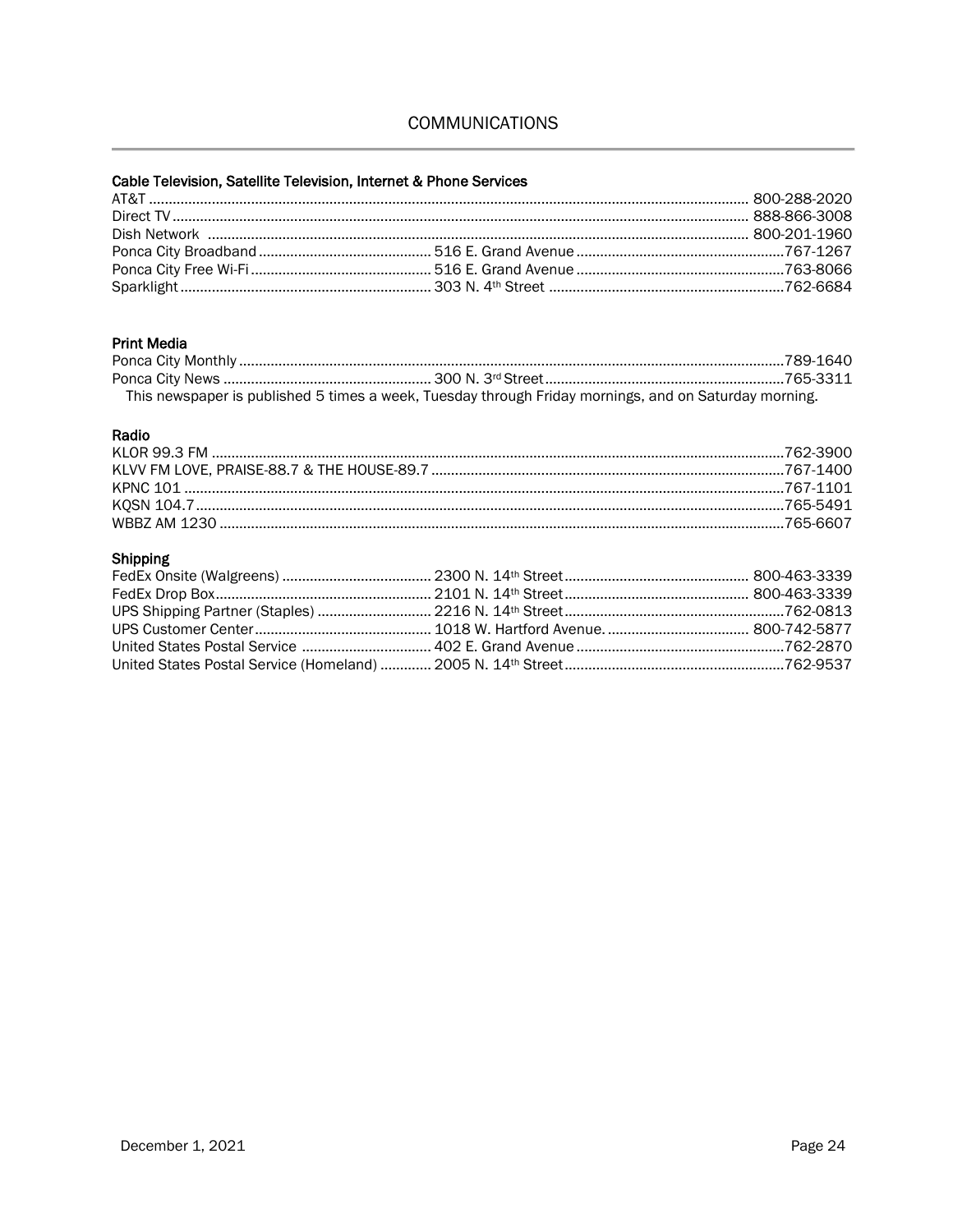## REDUCE REUSE RECYCLE

| <b>Batteries-Car</b>                                                                                                                                                                                                   |  |
|------------------------------------------------------------------------------------------------------------------------------------------------------------------------------------------------------------------------|--|
|                                                                                                                                                                                                                        |  |
|                                                                                                                                                                                                                        |  |
|                                                                                                                                                                                                                        |  |
|                                                                                                                                                                                                                        |  |
|                                                                                                                                                                                                                        |  |
| <b>Batteries-Rechargeable</b>                                                                                                                                                                                          |  |
|                                                                                                                                                                                                                        |  |
|                                                                                                                                                                                                                        |  |
|                                                                                                                                                                                                                        |  |
|                                                                                                                                                                                                                        |  |
| <b>Clothing-Free</b>                                                                                                                                                                                                   |  |
|                                                                                                                                                                                                                        |  |
|                                                                                                                                                                                                                        |  |
| Motor Oil                                                                                                                                                                                                              |  |
|                                                                                                                                                                                                                        |  |
|                                                                                                                                                                                                                        |  |
|                                                                                                                                                                                                                        |  |
|                                                                                                                                                                                                                        |  |
| The Recycling Center, ran by Supported Community Lifestyles, is open Wednesday through Sunday 9:00 a.m.<br>to 5:00 p.m. Items accepted at the center include cardboard, magazines, car batteries, newsprint, telephone |  |

books, glass, office paper, tin, steel, aluminum cans, computer paper, latex paint, electronics, and metals. For the disposal of poisons, antifreeze, or chemicals it is suggested that residents store them, following manufacturers' directions, until a Household Hazardous Waste Day which is held in October of every even numbered year.